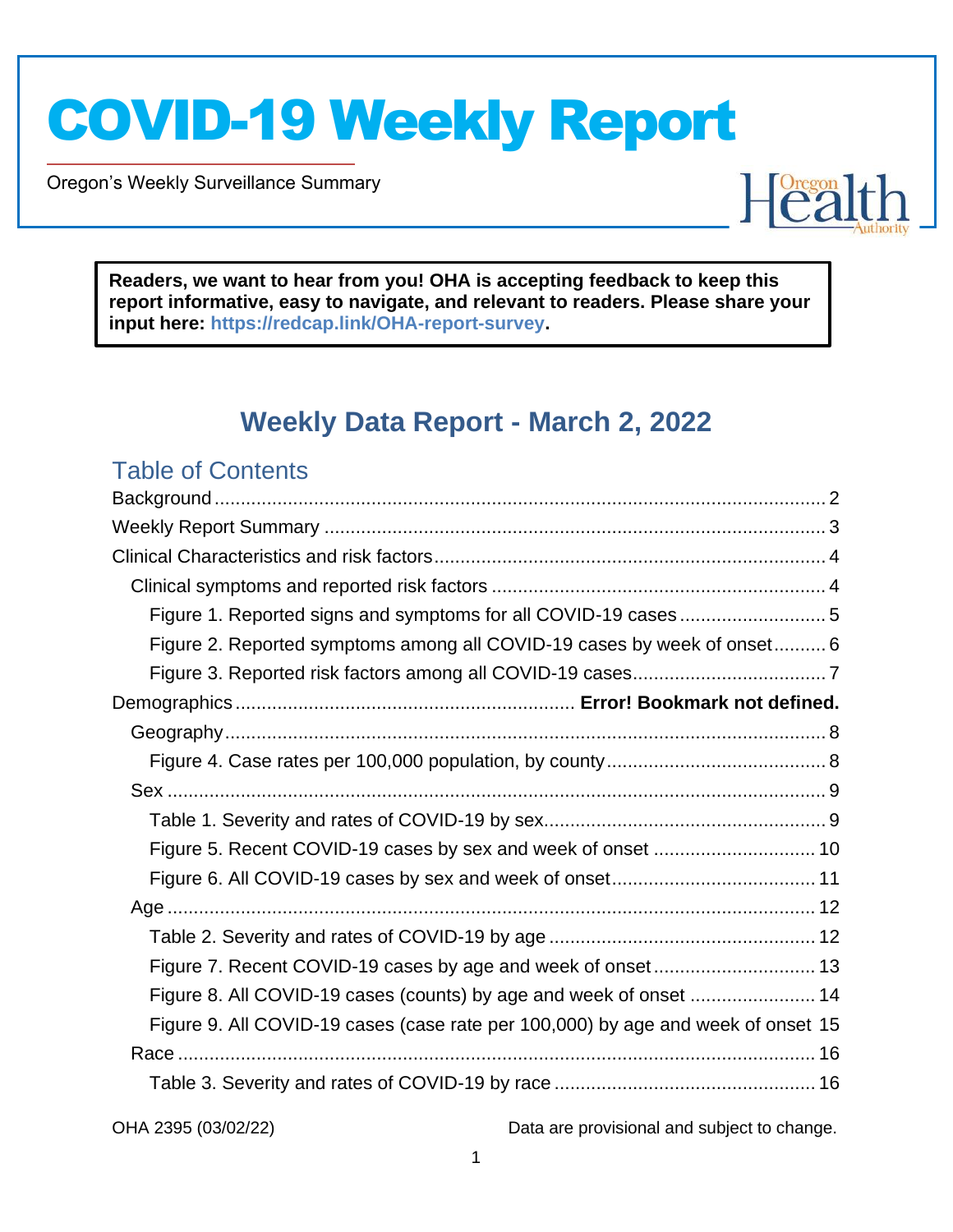Oregon's Weekly Surveillance Summary

Novel Coronavirus (COVID-19)



| Figure 11. All COVID-19 cases (counts) by race and week of onset 18                  |  |
|--------------------------------------------------------------------------------------|--|
| Figure 12. All COVID-19 cases (case rates per 100,000) by race and week of onset     |  |
|                                                                                      |  |
|                                                                                      |  |
|                                                                                      |  |
| Figure 14. All COVID-19 cases (counts) by ethnicity and week of onset  22            |  |
| Figure 15. All COVID-19 cases (case rates per 100,000) by ethnicity and week of      |  |
|                                                                                      |  |
| Table 5. Ratio of age-adjusted rates for cases, hospitalizations, and deaths by race |  |
| Table 6. Ratio of age-adjusted rates for cases, hospitalizations, and deaths by      |  |
|                                                                                      |  |
|                                                                                      |  |
|                                                                                      |  |

## **Background**

COVID-19 Weekly Report data will be finalized every Sunday at 11 p.m. PST, and the report will be published on Wednesday. Please note that the data reported here are continually being updated. For daily up-to-date information, visit the OHA COVID-19 web page: https://govstatus.egov.com/OR-OHA-COVID-19.

As of 11 p.m. Sunday, February 27, there have been 693,910 cases of COVID-19 reported to the Oregon Health Authority. Of these, 22,766 (3.3%) are "presumptive" cases. This includes people with COVID-19-like symptoms and close contact with a confirmed case, but who did not have a confirmatory laboratory test, and people that self-report at-home tests to public health. Though not confirmed, presumptive cases are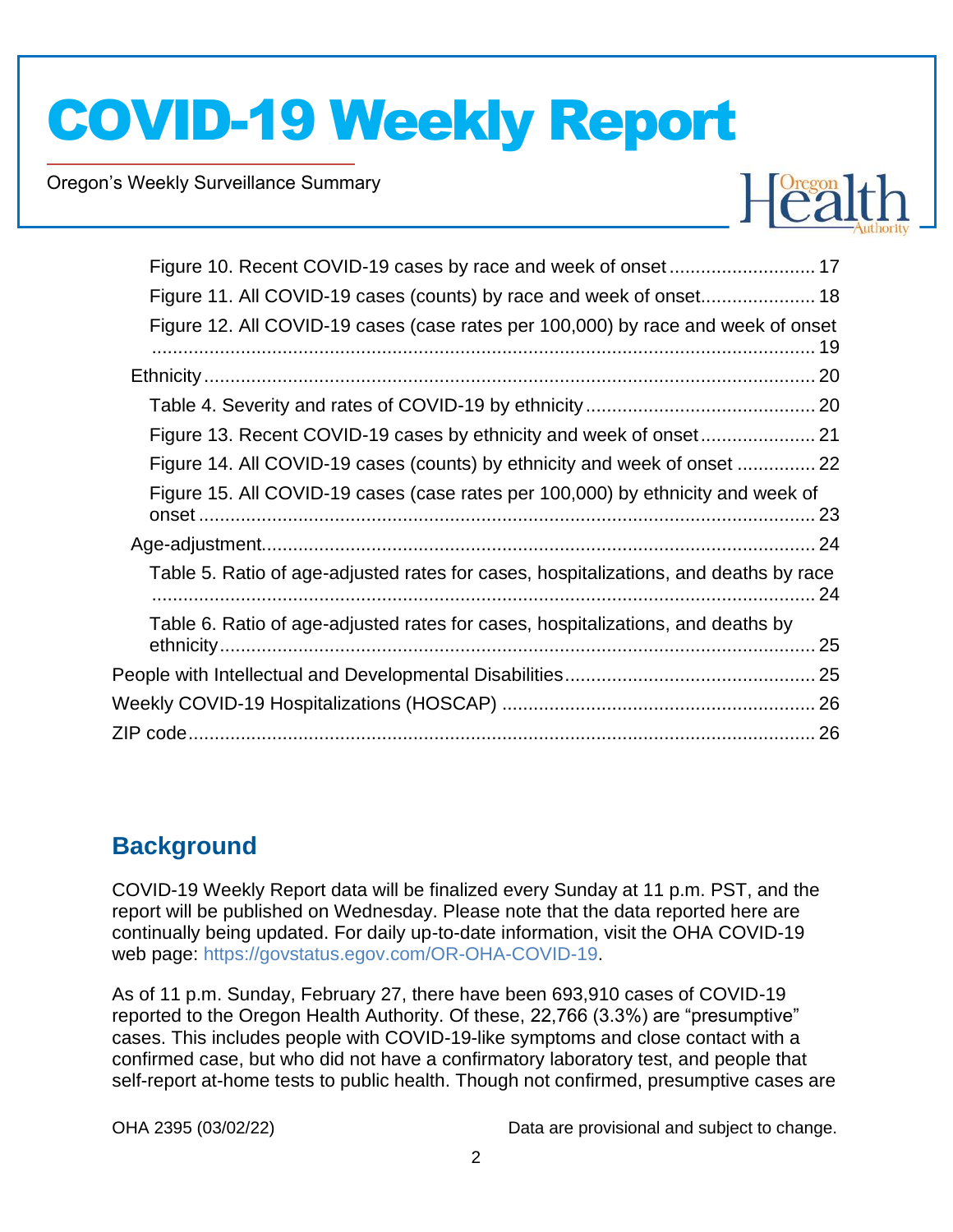Oregon's Weekly Surveillance Summary

Novel Coronavirus (COVID-19)



highly likely to have COVID-19, given their specific symptoms and known exposure or at-home positive test. If a case later tests positive at a lab, that case will be recategorized as confirmed. If a case tests positive at home, the case will remain presumptive.

These data represent a snapshot of COVID-19 risk factors and clinical and demographic characteristics of cases, and they include data on cases with pending investigations. Not all cases have been interviewed at the time of this report. It is important to note that as of 1/11/2022, case investigation and contact tracing operations have been modified to prioritize outbreaks in high-consequence settings, such as healthcare, congregate care (e.g., nursing homes), corrections and settings related to our food chain. Public health is no longer calling all cases to attempt interview to assess symptoms and risks. The data shown in this report come from Oregon's electronic disease surveillance system for reportable diseases.

During the week of February 20–February 26<sup>1</sup> 113,657 tests for COVID-19 were performed on Oregonians; of these, 6.4% had a positive result.<sup>2</sup> This figure represents a "test-based" method, whereby all electronic lab reports received by OHA are used to calculate percent positivity.<sup>3</sup> Detailed tables of the number of tests and percent positivity can be found online at

https://public.tableau.com/profile/oregon.health.authority.covid.19#!/vizhome/OregonHe althAuthorityCOVID-19DataDashboard/OregonsCOVID-19ELRsbyCounty.

## **Weekly Report Summary**

During Monday, February 21, through Sunday, February 27, 2022, OHA logged 5,337 new cases of COVID-19 infection—down 43% from last week's total and 90% from the peak reporting week of January 17–23. The decline in cases came as reported tests declined 13% and the proportion positive falling from 9.6% to 6.4%—the lowest in 10 weeks. Reported cases declined across all races and Hispanic ethnicity, in all age

 $1$  This date range aligns with CDC's "MMWR week."

<sup>2</sup> Does not include antibody (serology) tests.

<sup>3</sup> www.cdc.gov/coronavirus/2019-ncov/lab/resources/calculating-percent-positivity.html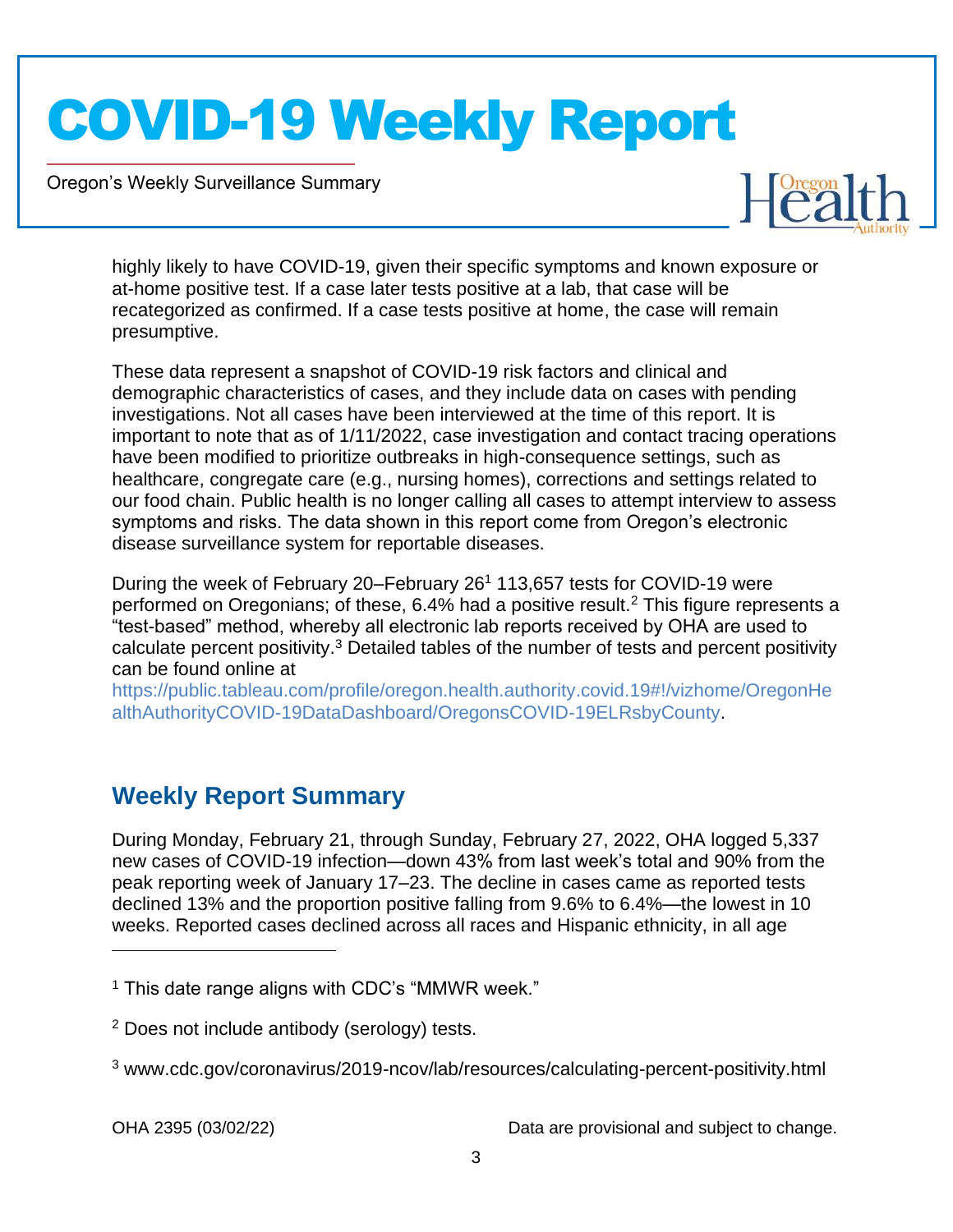Oregon's Weekly Surveillance Summary

Novel Coronavirus (COVID-19)



groups, and in 35 of Oregon's 36 counties. By illness onset date, the peak week of the Omicron epidemic was that of January 9–15; since that week, cases have fallen 92% in persons 50 years of age and older and 96% in persons younger than 50.

Newly identified COVID-19-associated hospitalizations declined 31% this week—from 639 to 438. This week, there were one hundred thirty-seven newly identified Oregonians who died in association with COVID-19—up from 111 last week. Of the 693,910 cases reported in Oregon to date, 27,562 (4.0%) have been hospitalized, and 6,621 (1.0%) have died. The median age at death has been 76 years. COVID-19-associated deaths remain rare among the young: 6 (0.09%) of the COVID-19-associated deaths have been in Oregonians <20 years old, and 39 (0.6%) in persons younger than 30. Data on mortality in Oregon, including deaths associated with COVID-19, are available at https://public.tableau.com/profile/oha.center.for.health.statistics.

### Additional data are available at

https://public.tableau.com/profile/oregon.health.authority.covid.19#!/vizhome/OregonCO VID-19CaseDemographicsandDiseaseSeverityStatewide/DemographicData.

## **Clinical Characteristics and risk factors**

This section of the report describes the epidemiology of Oregon's COVID-19 cases, including common symptoms experienced by COVID-19 cases, and demographic breakdowns for sex, age, race, and ethnicity. Indicators of disease severity, specifically hospitalizations and deaths, are included in the tables.

### **Clinical symptoms and reported risk factors**

Figure 1 provides information on signs and symptoms from all COVID-19 cases. Of 693,910 cases, 236,599 (34.1%) reported having signs and symptoms of COVID-19. The most commonly reported symptoms are cough (n=126,950, 18.3%) and headache (n=99,791, 14.4%). Figure 2 provides information on the percentage of COVID-19 cases that report symptoms over time. Figure 3 provides information on risk factors from all COVID-19 cases. The most common risk factors are having contact with a known COVID-19 case prior to symptom onset (n=177,807, 25.6%) and having underlying medical conditions (n=524,984, 75.7%). Note that a person may report more than one sign/symptom or risk factor. Where displayed by week in this report, case data are categorized by week of reported symptom onset, not by date of case report. This results in reduced numbers in the most recent week or more due to reporting lags.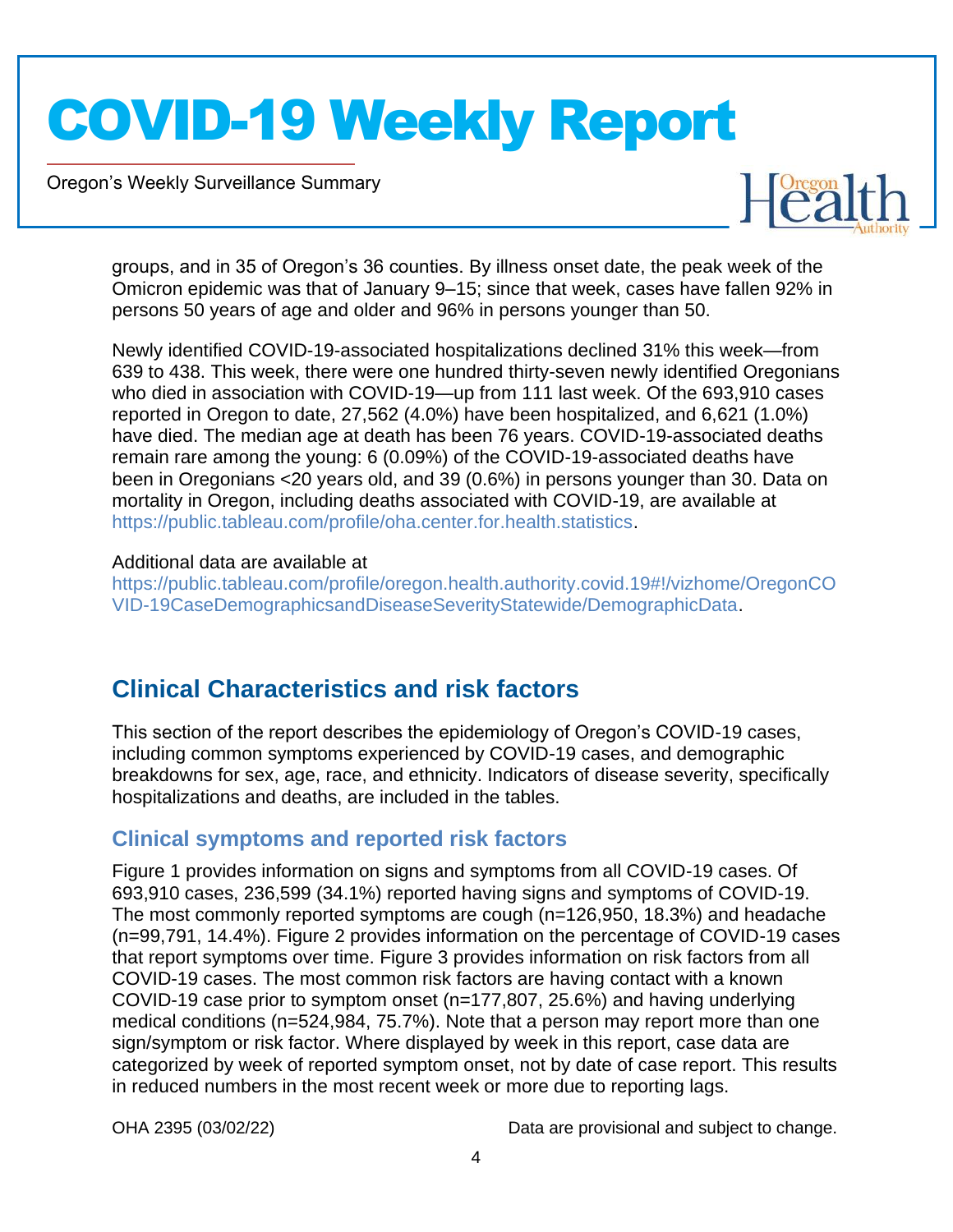Oregon's Weekly Surveillance Summary

Novel Coronavirus (COVID-19)



### Additional data are available at

https://public.tableau.com/app/profile/oregon.health.authority.covid.19/viz/OregonCOVI D-19CaseDemographicsandDiseaseSeverityStatewide/DiseaseSeverity;and https://public.tableau.com/app/profile/oregon.health.authority.covid.19/viz/OregonCOVI D-19Update/DailyDataUpdate.

### **Figure 1. Reported signs and symptoms for all COVID-19 cases**

| Any symptoms-             |      | 34.1    |      | 61.4    |    | 4.5     |
|---------------------------|------|---------|------|---------|----|---------|
| Cough-                    | 18.3 |         |      | 73.8    |    | 7.9     |
| Headache-                 | 14.4 |         |      | 77.9    |    | 7.7     |
| Aches-                    | 13.4 |         |      | 77.9    |    | 8.7     |
| Runny nose-               | 11.4 |         |      | 78.3    |    | 10.3    |
| Loss of smell-            | 11   |         |      | 76.4    |    | 12.5    |
| Fever-                    | 10.2 |         | 75.9 |         |    | 13.9    |
| Sore throat-              | 9.8  |         |      | 78.5    |    | 11.7    |
| Chills-                   | 9.3  |         |      | 79.7    |    | 11      |
| Shortness of Breath - 6.9 |      |         | 76.4 |         |    | 16.7    |
| Nausea - 5.2              |      |         | 80   |         |    | 14.8    |
| Diarrhea - 5              |      |         | 79.9 |         |    | 15.1    |
| Abdominal Pain 2.6        |      |         | 80.8 |         |    | 16.7    |
| Vomiting -2               |      |         | 80.4 |         |    | 17.7    |
| Pneumonia - 1             |      |         | 79.3 |         |    | 19.6    |
| Abnormal X-Ray-9          |      |         | 83.8 |         |    | 15.3    |
| ARDS-4                    |      |         | 83.7 |         |    | 15.9    |
| Ventilator - 3            |      |         | 83.7 |         |    | 16.1    |
| 0                         |      | 200,000 |      | 400,000 |    | 600,000 |
|                           |      |         | Yes  | Unknown | No |         |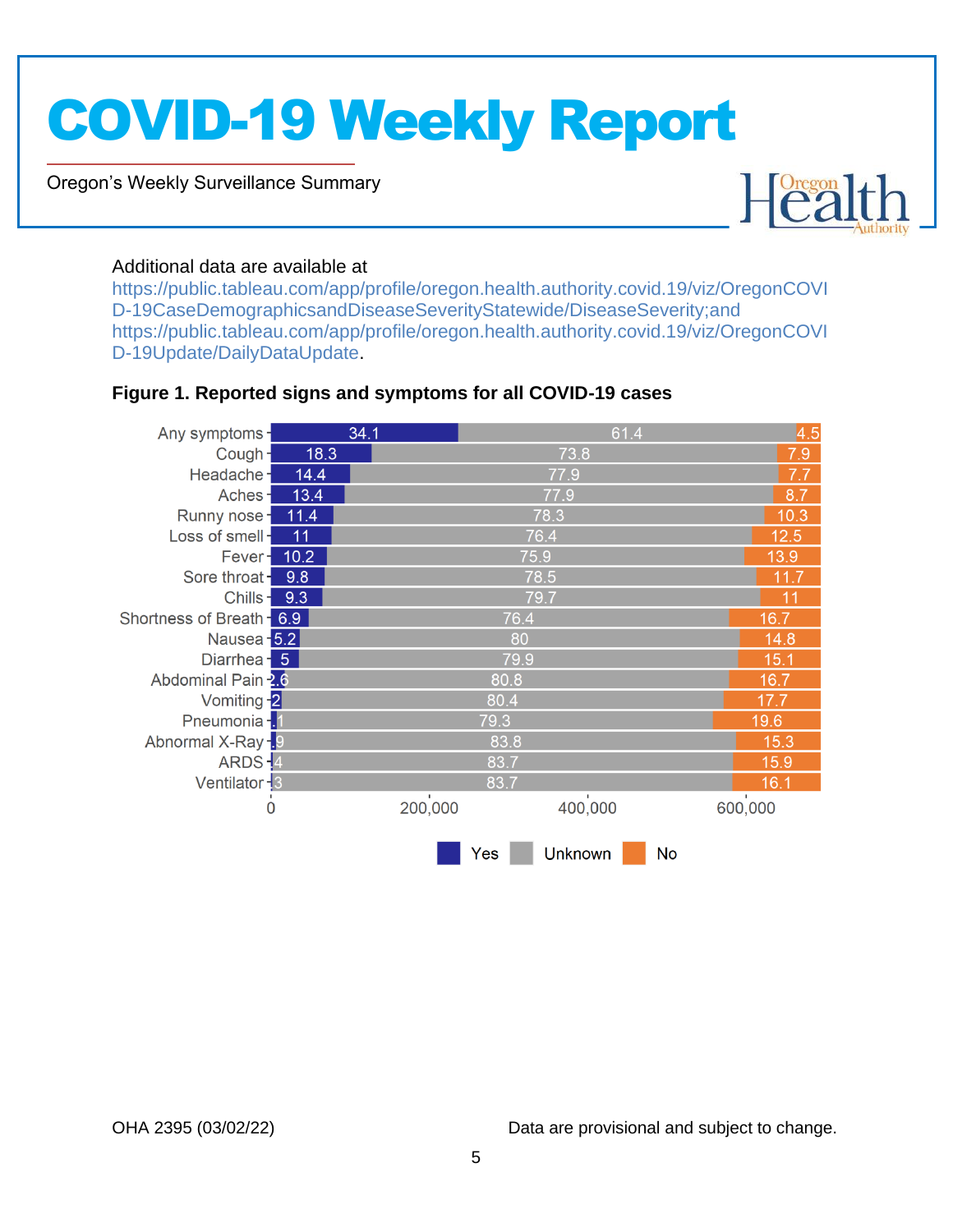

Oregon's Weekly Surveillance Summary

Novel Coronavirus (COVID-19)



#### **Figure 2. Reported symptoms among all COVID-19 cases by week of onset**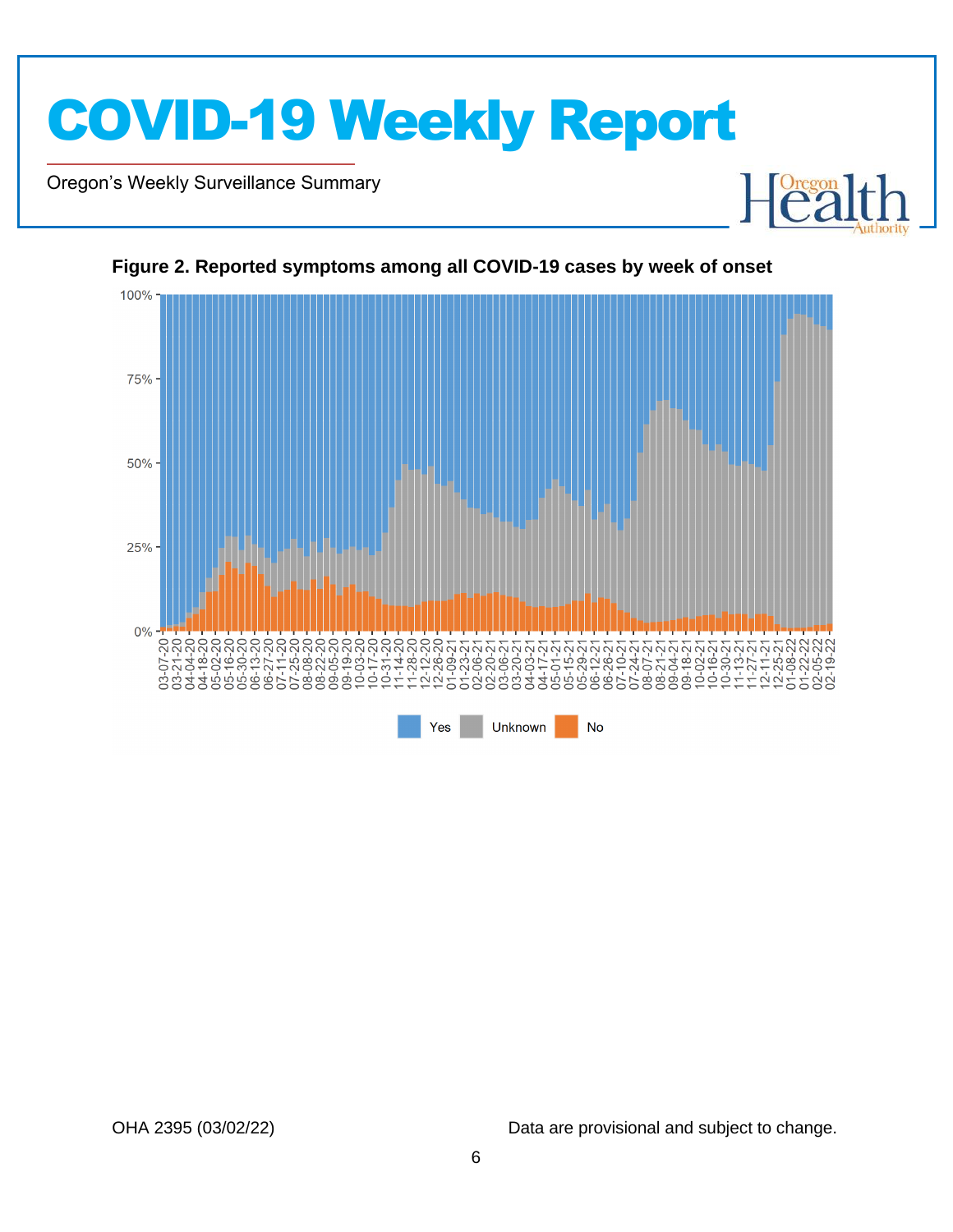Oregon's Weekly Surveillance Summary

Novel Coronavirus (COVID-19)



### **Figure 3. Reported risk factors among all COVID-19 cases**

### **Risk factor definitions:**

- Congregate living situations include, but are not limited to, long-term care facilities, group homes, prisons, and shelters. Data include people with confirmed cases who live or work in congregate living situations.
- Direct patient care is only asked if a case is a healthcare worker or volunteer. The denominator is the number of healthcare workers or volunteers.
- Underlying medical conditions include cardiovascular disease, chronic liver disease, chronic lung disease, chronic renal disease, current or former smoker, diabetes mellitus, immunocompromised condition, neurologic and neurodevelopmental conditions, obesity, or other chronic diseases.

**Dregon**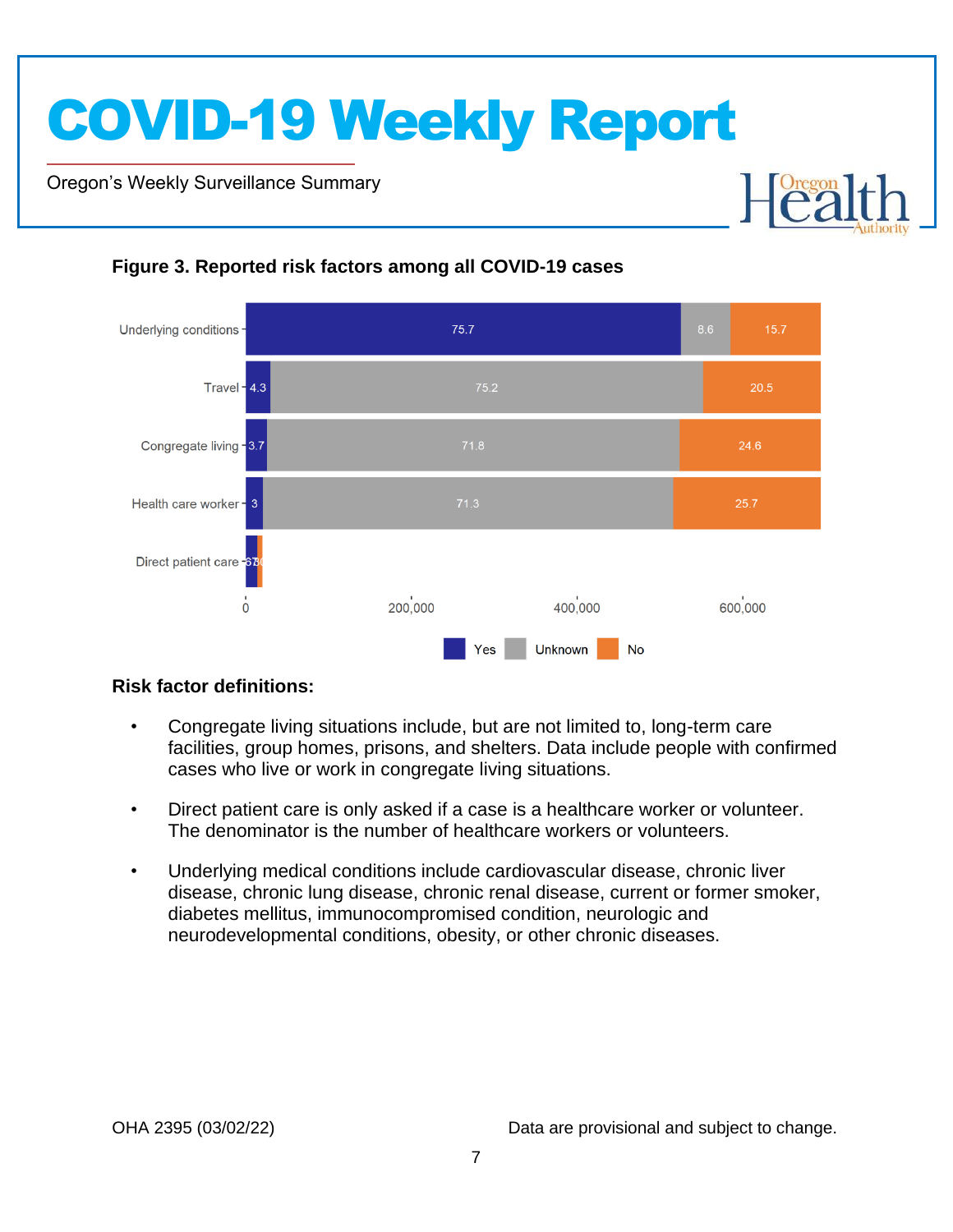Oregon's Weekly Surveillance Summary

# Healt

## **Geography**

Novel Coronavirus (COVID-19)

The following figure shows case rates by county for the most recently completed MMWR week, which is currently February 20 to February 26, 2022. Cases are displayed using the date that the case became known to public health.

**Figure 4. Case rates per 100,000 population, by county**

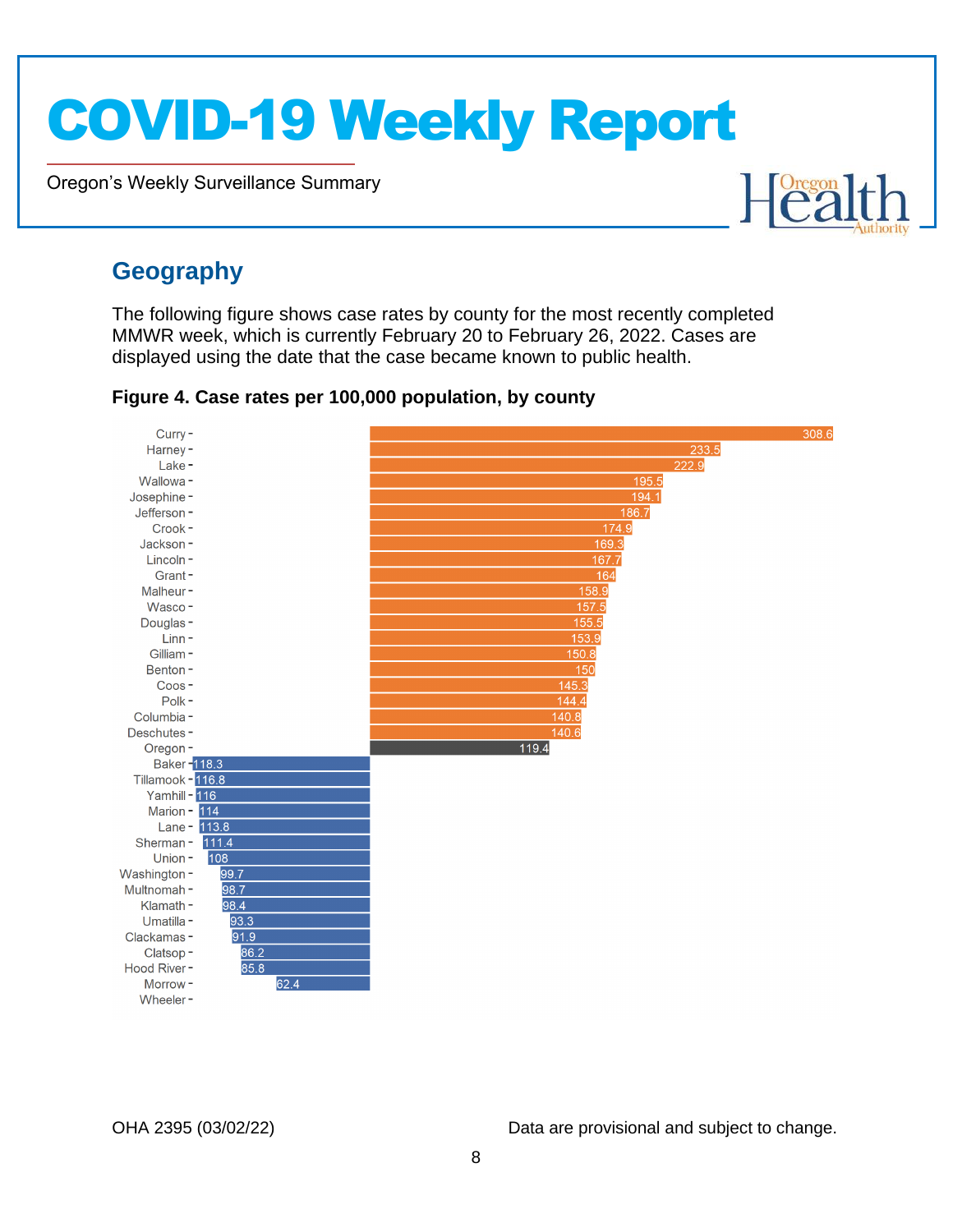Oregon's Weekly Surveillance Summary

Novel Coronavirus (COVID-19)



- 1. Counties that had case rates above the case rate for the state are displayed in orange. Counties that had case rates below the case rate for the state are displayed in blue.
- 2. Counties that had zero cases in the time period displayed appear on the list, but do not have a bar to display.
- 3. Additional data are available at https://public.tableau.com/app/profile/oregon.health.authority.covid.19/viz/Oregon COVID-19TestingandOutcomesbyCounty/OregonsCOVID-19TestingandOutcomesbyCounty.

## **Demographics**

The following tables and figures show the demographic characteristics for all COVID-19 cases. The tables show case counts, case rates, and indicators of severity by sex, age, race and ethnicity. The figures show cases over time, by week of onset, for sex, age, race, and ethnicity. Figure 4 displays case rates by county, in comparison to the case rate for all of Oregon.

### **Sex**

|  | Table 1. Severity and rates of COVID-19 by sex |  |
|--|------------------------------------------------|--|
|  |                                                |  |

| <b>Sex</b>       | <b>Cases</b> | % of total<br>cases | <b>Cases per</b><br>100,000 | <b>Hospitalized</b> | % Hospitalized | <b>Deaths</b> | Case<br>fatality |
|------------------|--------------|---------------------|-----------------------------|---------------------|----------------|---------------|------------------|
| Female           | 353,819      | 51.0                | 16,358.3                    | 13,034              | 3.7            | 2,951         | 0.8              |
| Male             | 320,245      | 46.2                | 15,212.6                    | 14,342              | 4.5            | 3,629         | 1.1              |
| Non-Binary       | 80           | 0.0                 |                             | 0                   | 0.0            | 0             | 0.0              |
| Not<br>Available | 19,766       | 2.8                 |                             | 186                 | 0.9            | 41            | 0.2              |
| Total            | 693,910      | 100.0               | 16,258.2                    | 27,562              | 4.0            | 6,621         | 1.0              |

1. Rates are calculated using population estimates from the 2020 Annual Population Report from Portland State University's College of Urban & Public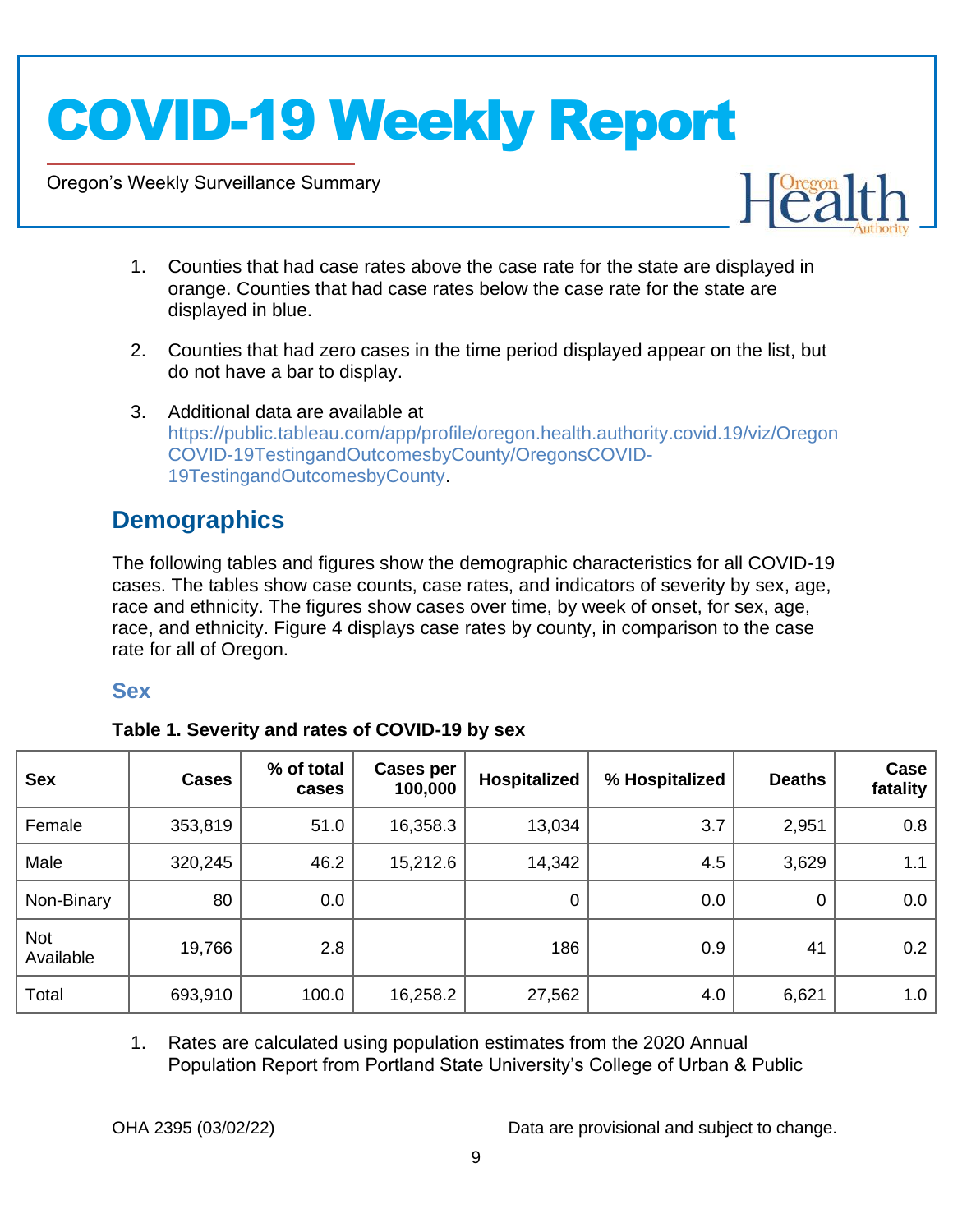Oregon's Weekly Surveillance Summary

Novel Coronavirus (COVID-19)



Affairs Population Research Center and 2019 housing and demographic data from the U.S. Census Bureau's American Community Survey (ACS).

2. Additional data are available at https://public.tableau.com/app/profile/oregon.health.authority.covid.19/viz/Oregon COVID-19CaseDemographicsandDiseaseSeverityStatewide/DemographicDataHosp?pu blish=yes.



### **Figure 5. Recent COVID-19 cases by sex and week of onset**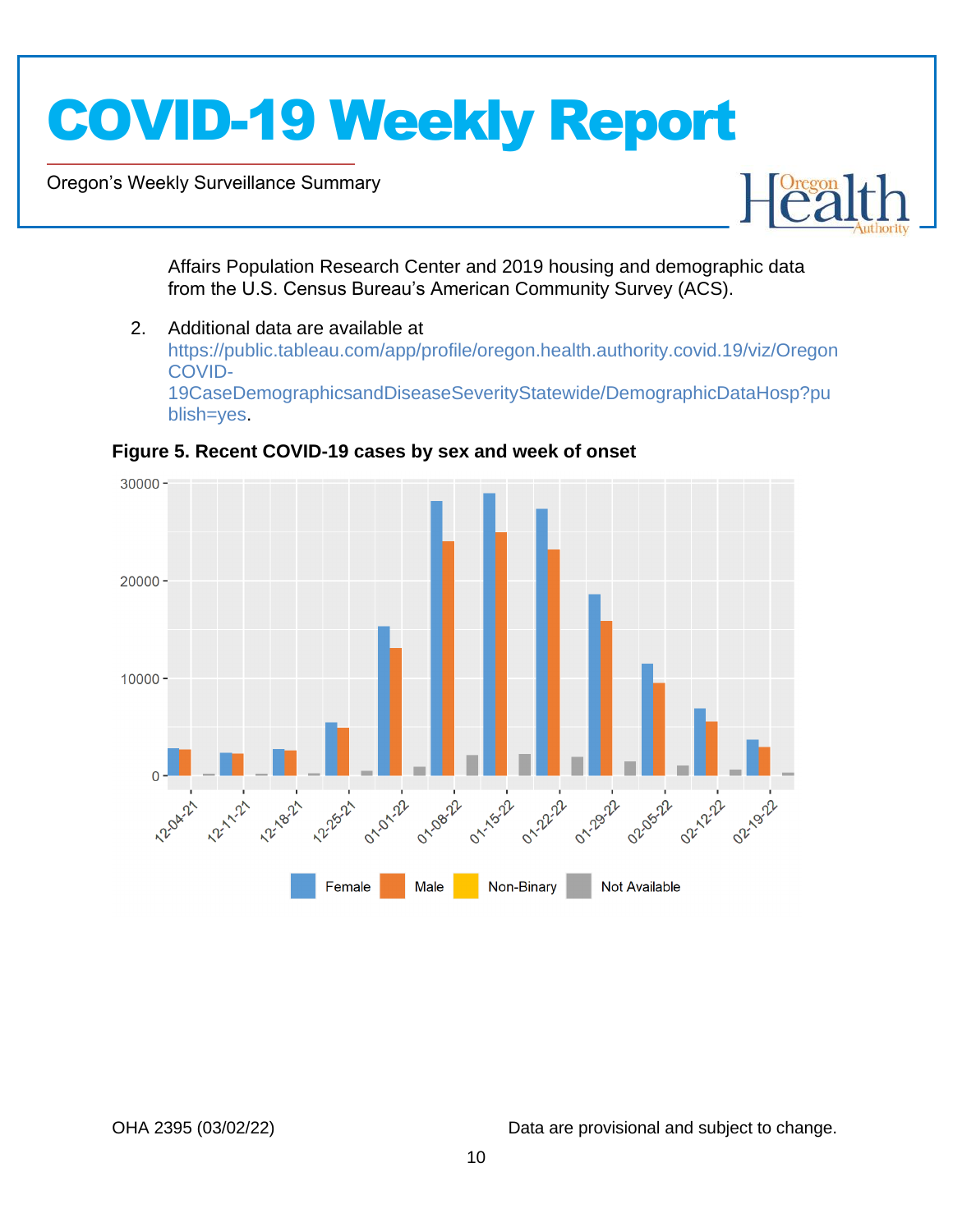Oregon's Weekly Surveillance Summary

Novel Coronavirus (COVID-19)



### **Figure 6. All COVID-19 cases by sex and week of onset**

OHA 2395 (03/02/22) Data are provisional and subject to change.

 $\begin{bmatrix} \text{Oregon} \\ \text{C2} \end{bmatrix}$ 

┠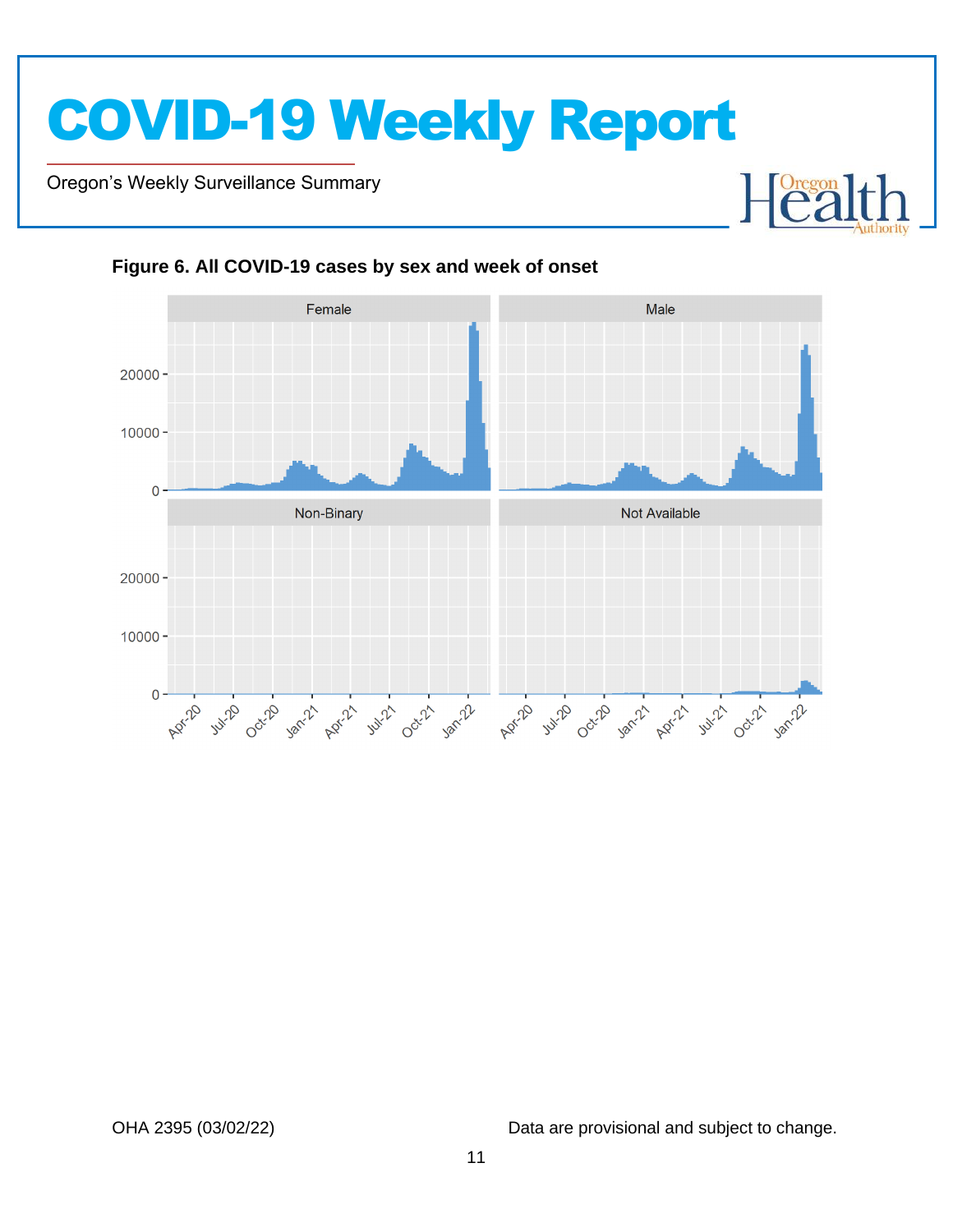Oregon's Weekly Surveillance Summary

Novel Coronavirus (COVID-19)

# Heal

### **Age**

### **Table 2. Severity and rates of COVID-19 by age**

| Age<br>group     | <b>Cases</b> | % of total<br>cases | <b>Cases per</b><br>100,000 | Hospitalized | % Hospitalized | <b>Deaths</b>  | Case<br>fatality |
|------------------|--------------|---------------------|-----------------------------|--------------|----------------|----------------|------------------|
| $0 - 9$          | 62,803       | 9.1                 | 13,393.7                    | 416          | 0.7            | $\overline{2}$ | 0.0              |
| $10 - 19$        | 83,833       | 12.1                | 16,612.8                    | 468          | 0.6            | 4              | 0.0              |
| 20-29            | 132,307      | 19.1                | 24,025.5                    | 1,668        | 1.3            | 33             | 0.0              |
| 30-39            | 121,844      | 17.6                | 20,555.0                    | 2,220        | 1.8            | 107            | 0.1              |
| 40-49            | 100,989      | 14.6                | 18,717.0                    | 2,834        | 2.8            | 267            | 0.3              |
| 50-59            | 81,007       | 11.7                | 15,174.9                    | 4,128        | 5.1            | 619            | 0.8              |
| 60-69            | 57,397       | 8.3                 | 10,479.8                    | 5,646        | 9.8            | 1,239          | 2.2              |
| 70-79            | 32,762       | 4.7                 | 9,311.3                     | 5,482        | 16.7           | 1,638          | 5.0              |
| $80+$            | 19,448       | 2.8                 | 10,917.6                    | 4,690        | 24.1           | 2,712          | 13.9             |
| Not<br>Available | 1,520        | 0.2                 |                             | 10           | 0.7            | $\mathbf 0$    | 0.0              |
| Total            | 693,910      | 100.0               | 16,258.2                    | 27,562       | 4.0            | 6,621          | 1.0              |

- 1. Rates are calculated using population estimates from the 2020 Annual Population Report from Portland State University's College of Urban & Public Affairs Population Research Center and 2019 housing and demographic data from the U.S. Census Bureau's American Community Survey (ACS).
- 2. Additional data are available at https://public.tableau.com/app/profile/oregon.health.authority.covid.19/viz/Oregon COVID-19CaseDemographicsandDiseaseSeverityStatewide/DemographicDataHosp?pu blish=yes; and https://public.tableau.com/app/profile/oregon.health.authority.covid.19/viz/Oregon COVID-19CaseDemographicsandDiseaseSeverityStatewide/SeverityTrends.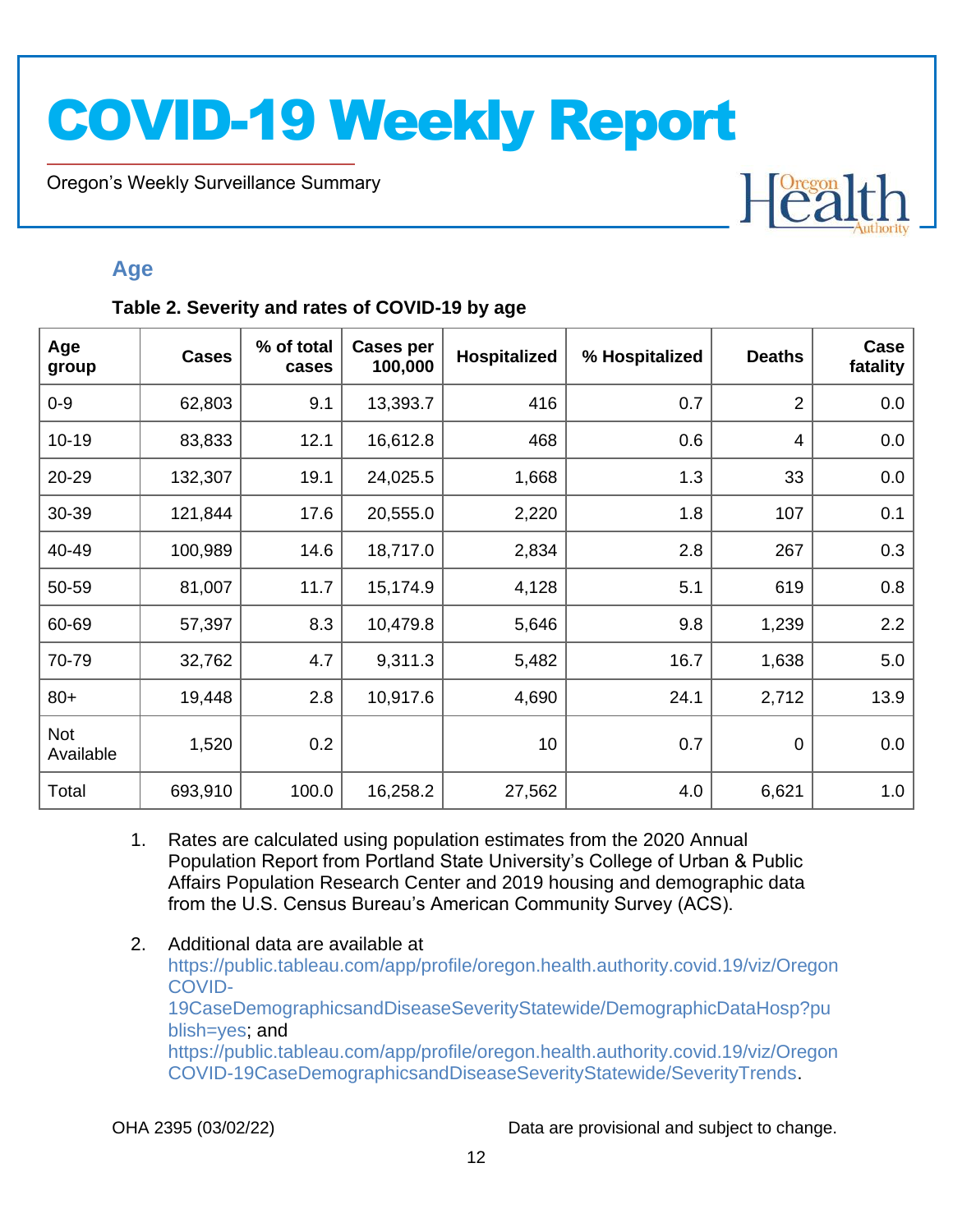

Oregon's Weekly Surveillance Summary

Novel Coronavirus (COVID-19)



### **Figure 7. Recent COVID-19 cases by age and week of onset**

OHA 2395 (03/02/22) Data are provisional and subject to change.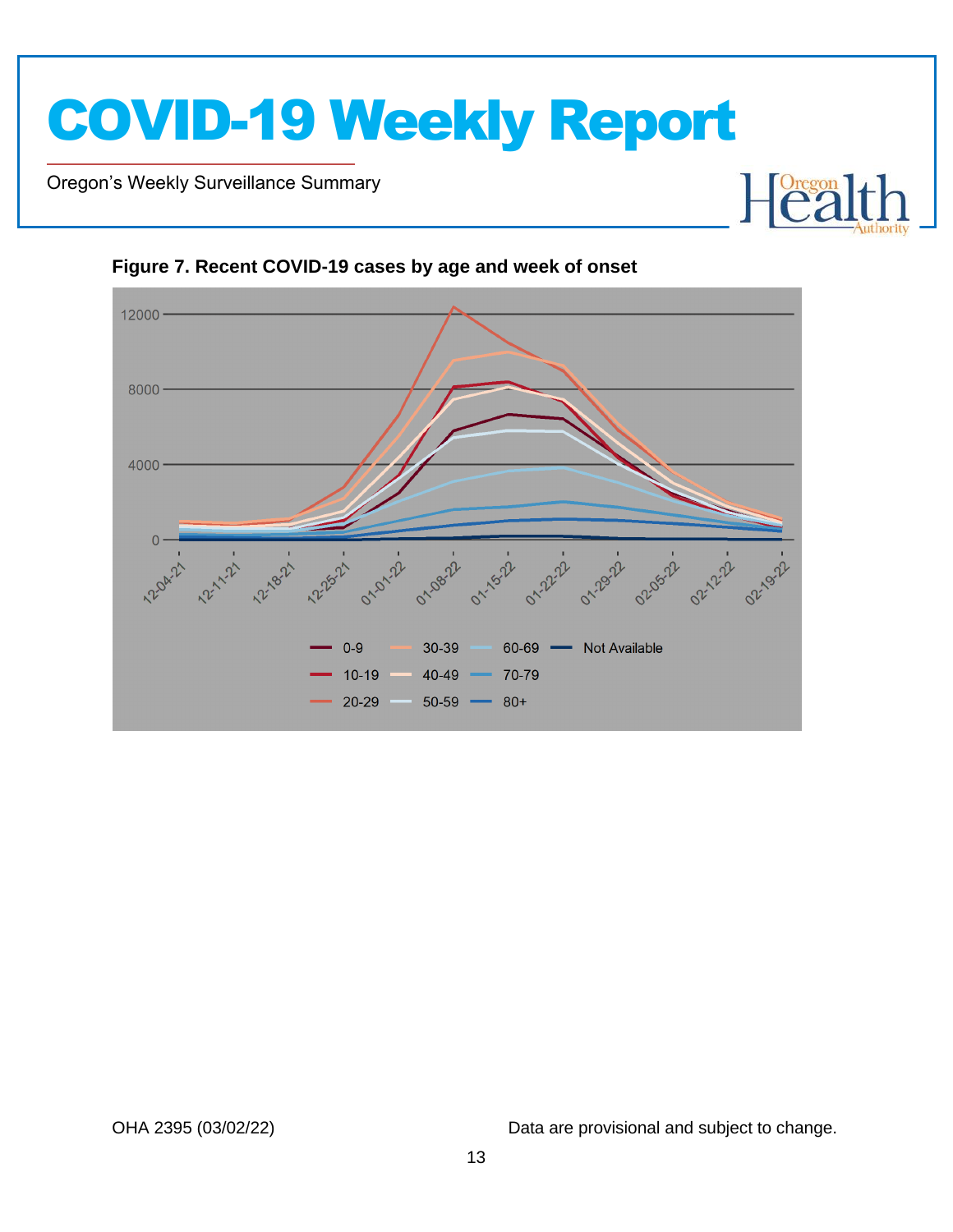Oregon's Weekly Surveillance Summary

Novel Coronavirus (COVID-19)



### **Figure 8. All COVID-19 cases (counts) by age and week of onset**

OHA 2395 (03/02/22) Data are provisional and subject to change.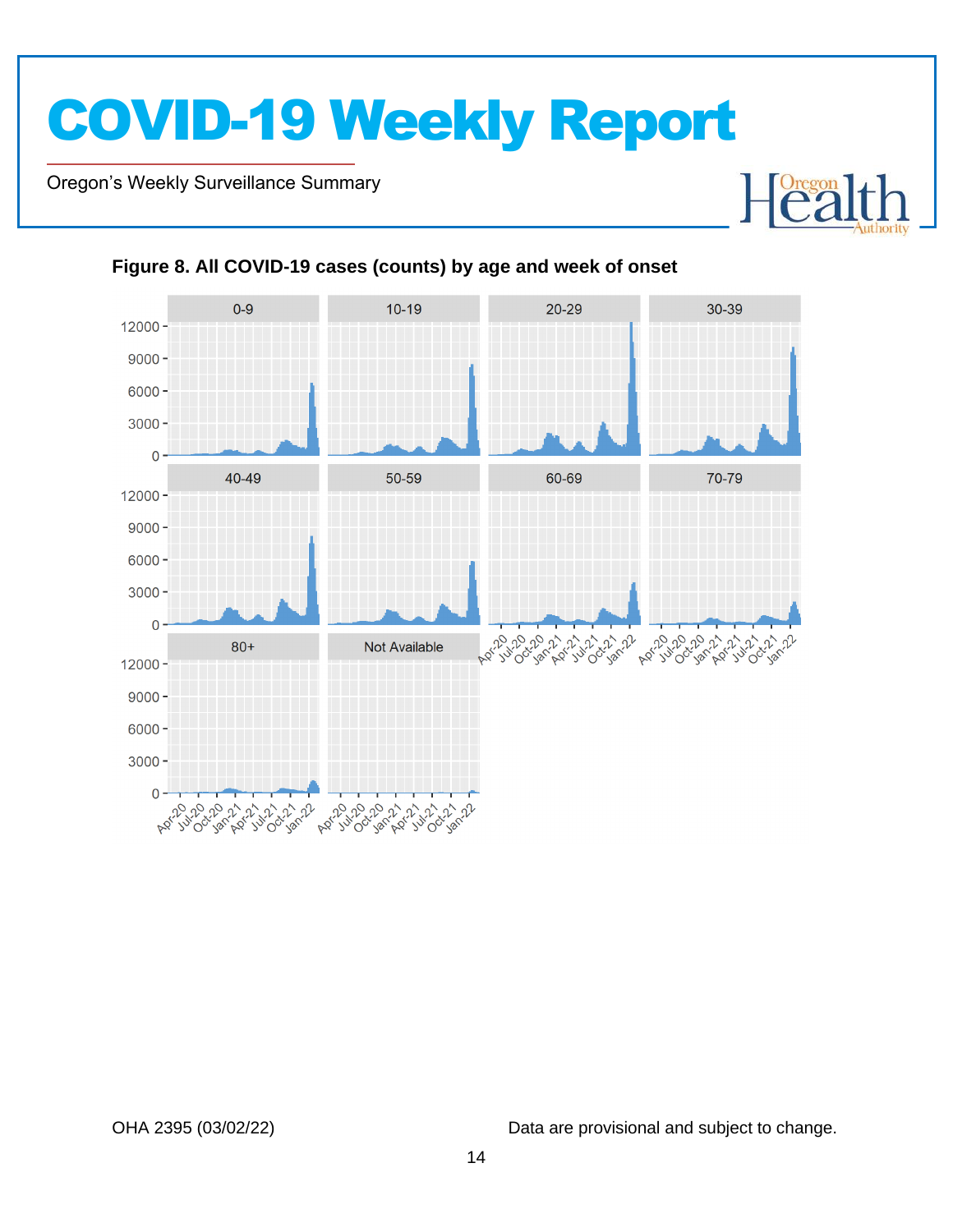Oregon's Weekly Surveillance Summary

Novel Coronavirus (COVID-19)



**Figure 9. All COVID-19 cases (case rate per 100,000) by age and week of onset**

OHA 2395 (03/02/22) Data are provisional and subject to change.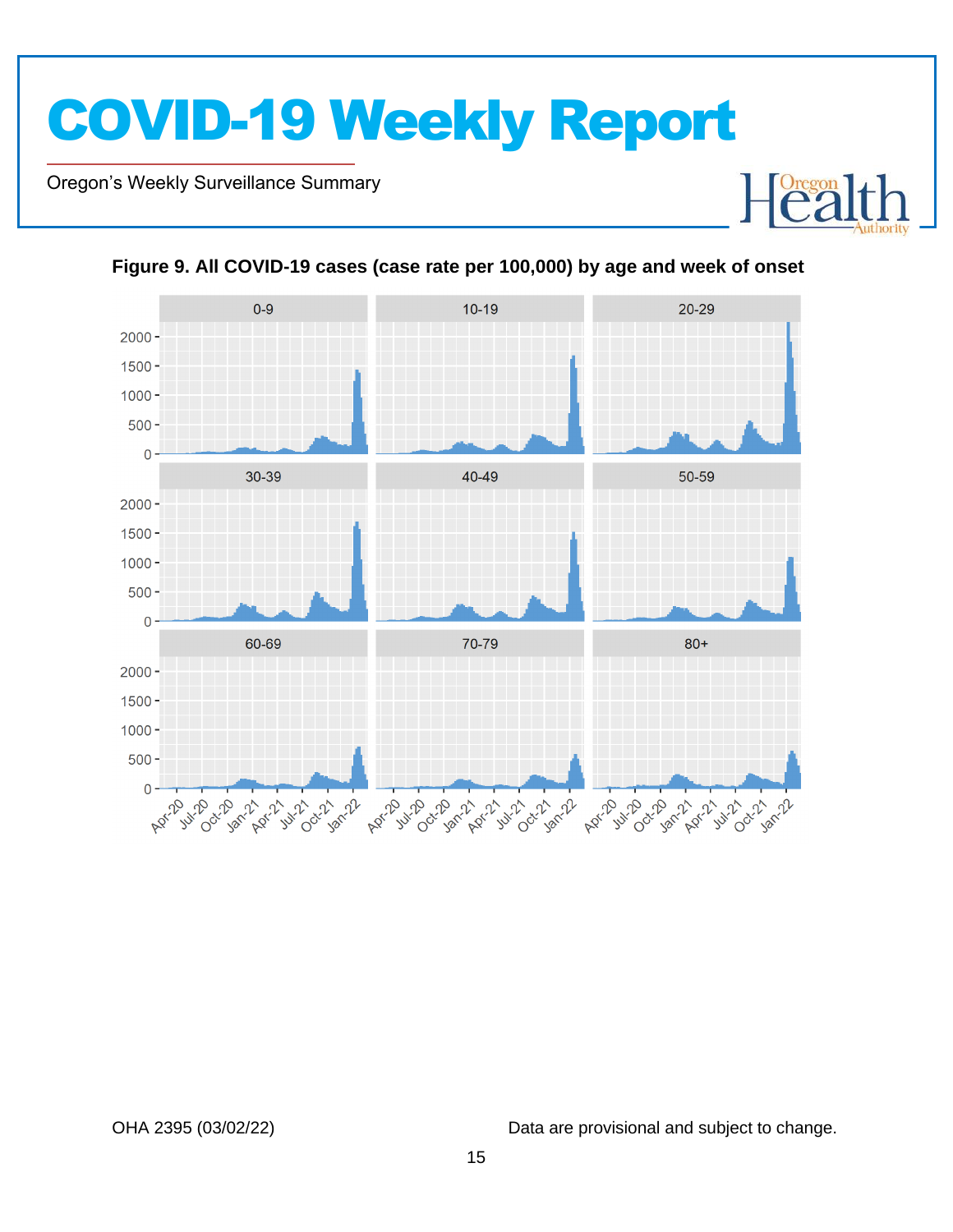Oregon's Weekly Surveillance Summary

## Heal

### **Race**

Novel Coronavirus (COVID-19)

### **Table 3. Severity and rates of COVID-19 by race**

| Race                                       | <b>Cases</b> | % of total<br>cases | <b>Cases per</b><br>100,000 | Hospitalized | % Hospitalized | <b>Deaths</b> | Case<br>fatality |
|--------------------------------------------|--------------|---------------------|-----------------------------|--------------|----------------|---------------|------------------|
| > 1 race                                   | 7,482        | 1.1                 | 3,649.9                     | 346          | 4.6            | 76            | 1.0              |
| American<br>Indian/Alaska<br><b>Native</b> | 10,424       | 1.5                 | 20,987.0                    | 553          | 5.3            | 110           | 1.1              |
| Asian                                      | 17,510       | 2.5                 | 9,382.4                     | 642          | 3.7            | 112           | 0.6              |
| <b>Black</b>                               | 15,402       | 2.2                 | 18,941.6                    | 869          | 5.6            | 112           | 0.7              |
| Not Available                              | 198,766      | 28.6                |                             | 3,490        | 1.8            | 1,307         | 0.7              |
| Other                                      | 85,794       | 12.4                |                             | 3,187        | 3.7            | 454           | 0.5              |
| Pacific Islander                           | 2,610        | 0.4                 | 15,190.7                    | 218          | 8.4            | 29            | 1.1              |
| White                                      | 355,922      | 51.3                | 9,893.7                     | 18,257       | 5.1            | 4,421         | 1.2              |
| Total                                      | 693,910      | 100.0               | 16,258.2                    | 27,562       | 4.0            | 6,621         | 1.0              |

- 1. During the case investigation, people are asked to self-report their race, ethnicity, tribal affiliation, country of origin, or ancestry.
- 2. Rates are calculated using population estimates from the 2020 Annual Population Report from Portland State University's College of Urban & Public Affairs Population Research Center and 2019 housing and demographic data from the U.S. Census Bureau's American Community Survey (ACS).
- 3. Persons for which race information was not available were not included in these estimates. The number of persons with race data unavailable can be found in Table 3.
- 4. 59,633 (69.5%) of the 85,794 persons who identify as "Other" race also selfidentify as Hispanic or Latino.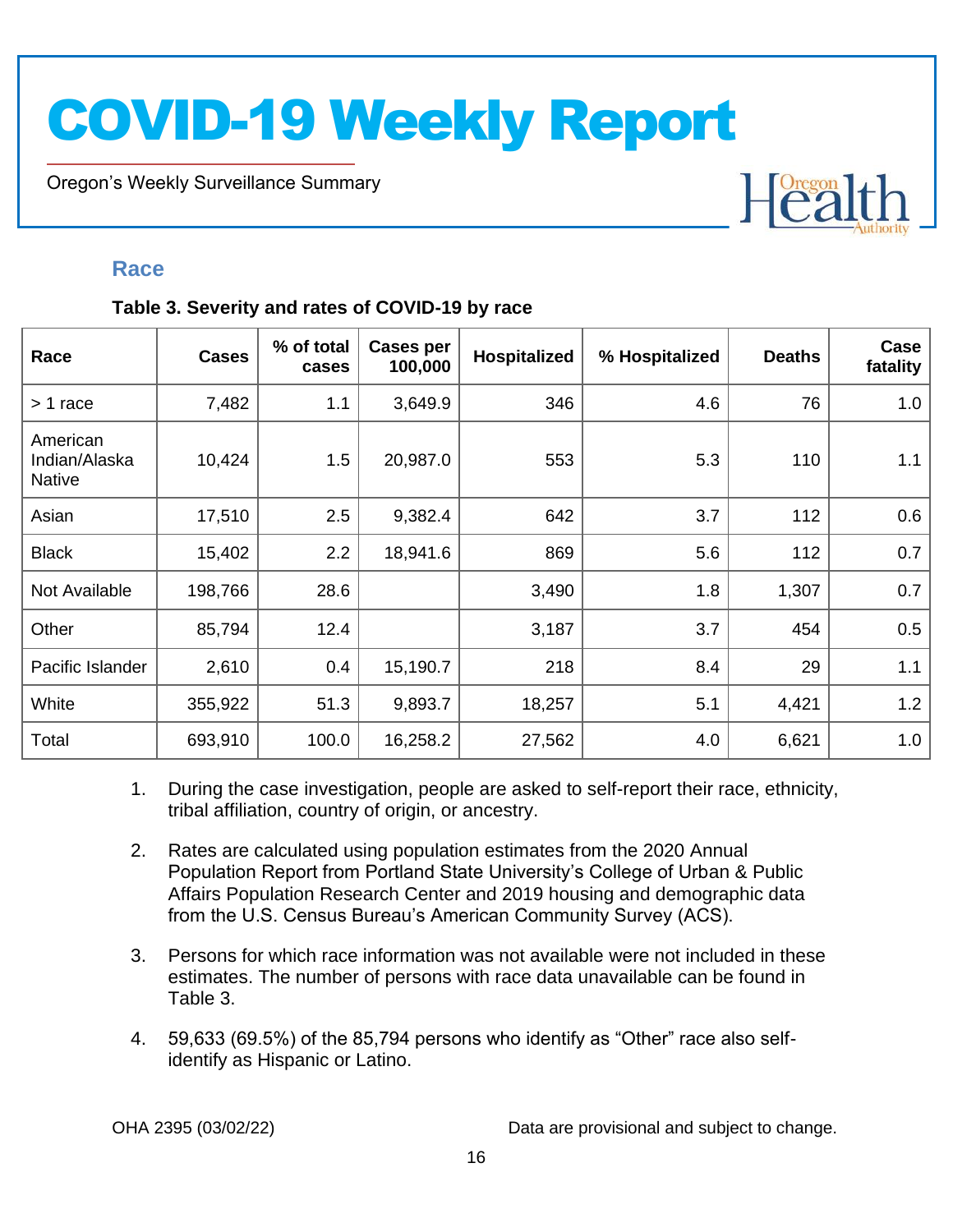Oregon's Weekly Surveillance Summary

Novel Coronavirus (COVID-19)



### 5. Additional data are available at

https://public.tableau.com/app/profile/oregon.health.authority.covid.19/viz/Oregon COVID-19CaseDemographicsandDiseaseSeverityStatewide/DemographicDataHosp?pu blish=yes; and https://public.tableau.com/app/profile/oregon.health.authority.covid.19/viz/Oregon COVID-19CaseDemographicsandDiseaseSeverityStatewide/SeverityTrends.

### **Figure 10. Recent COVID-19 cases by race and week of onset**

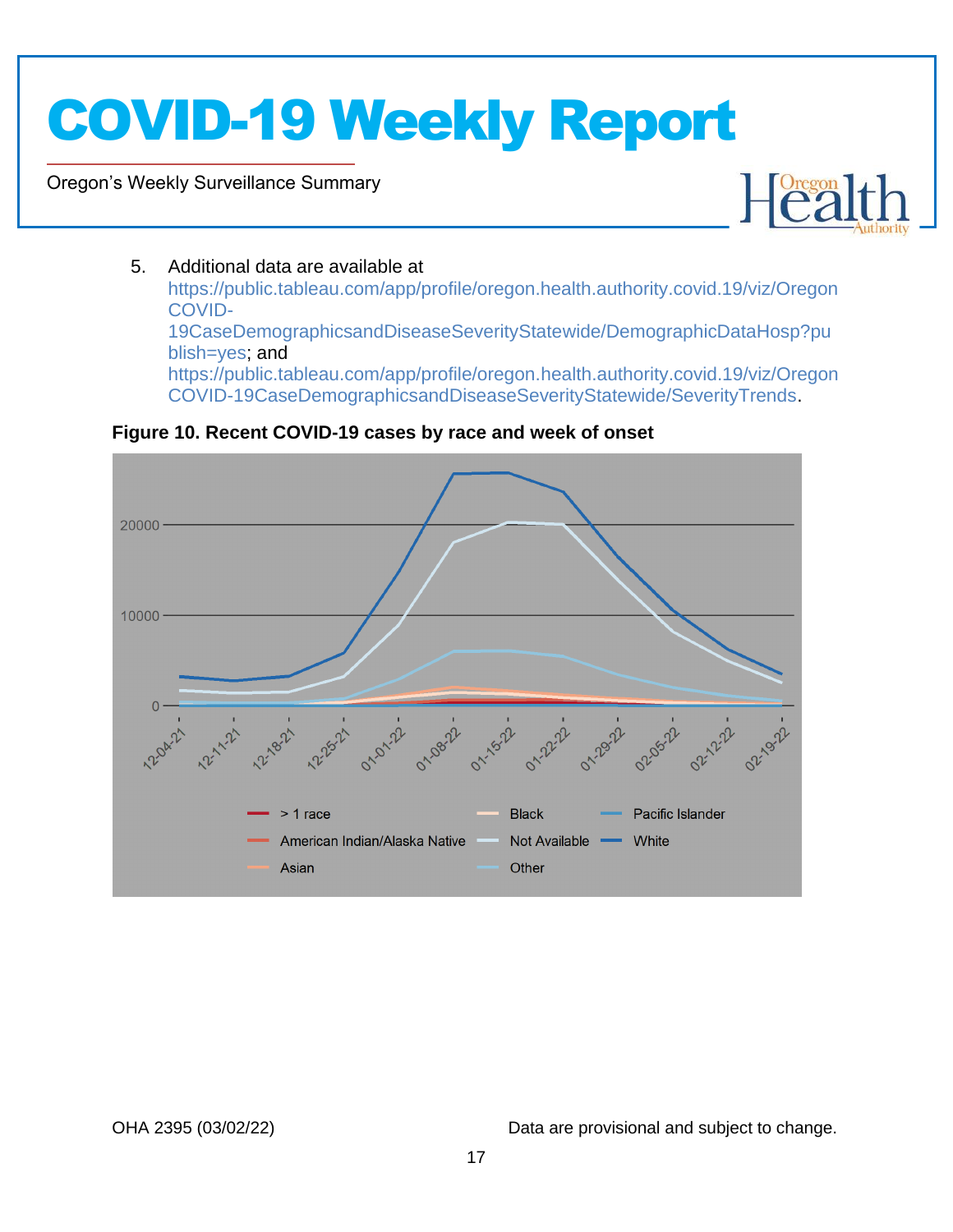Oregon's Weekly Surveillance Summary

Novel Coronavirus (COVID-19)



### **Figure 11. All COVID-19 cases (counts) by race and week of onset**

OHA 2395 (03/02/22) Data are provisional and subject to change.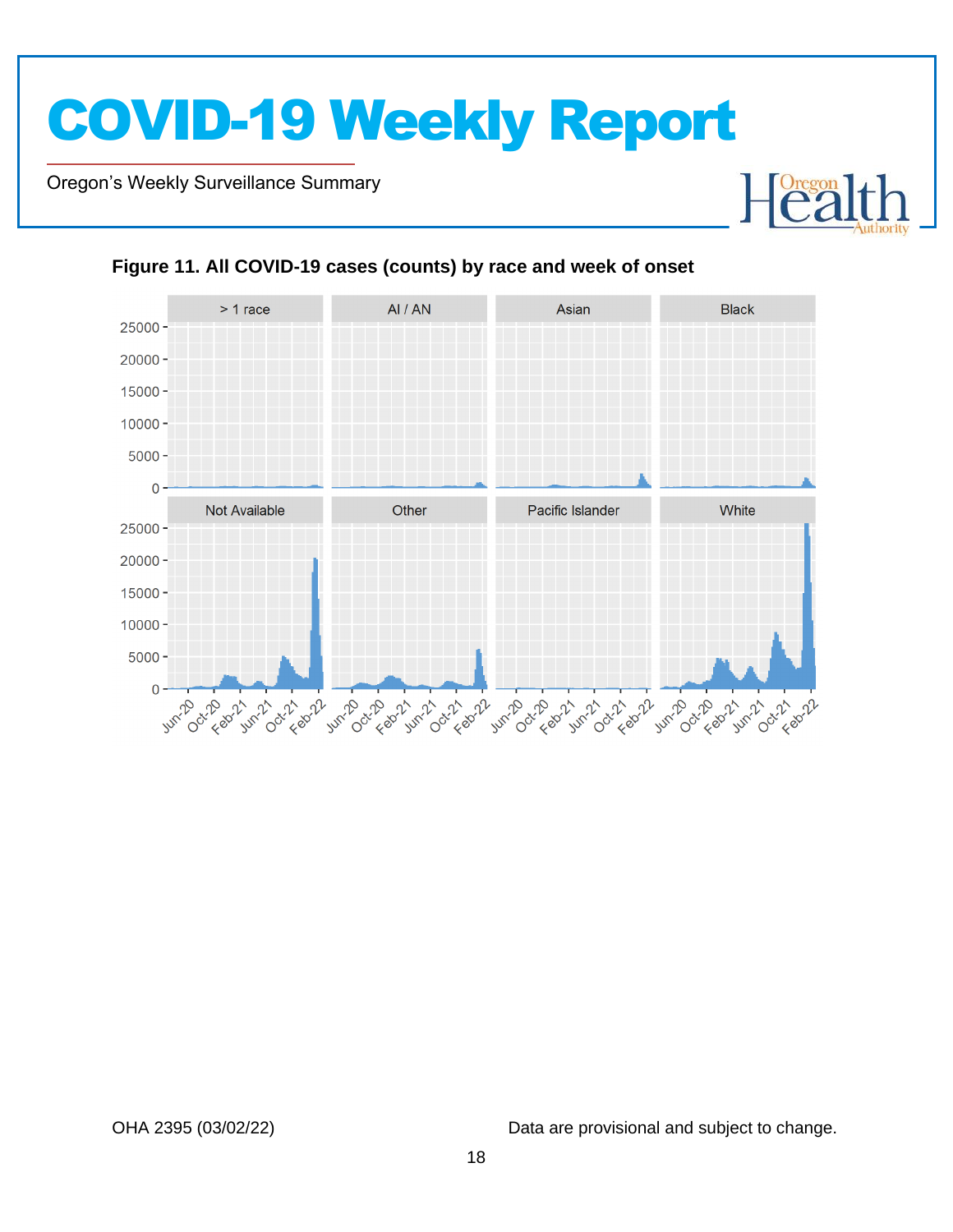Oregon's Weekly Surveillance Summary

Novel Coronavirus (COVID-19)





**Figure 12. All COVID-19 cases (case rates per 100,000) by race and week of onset**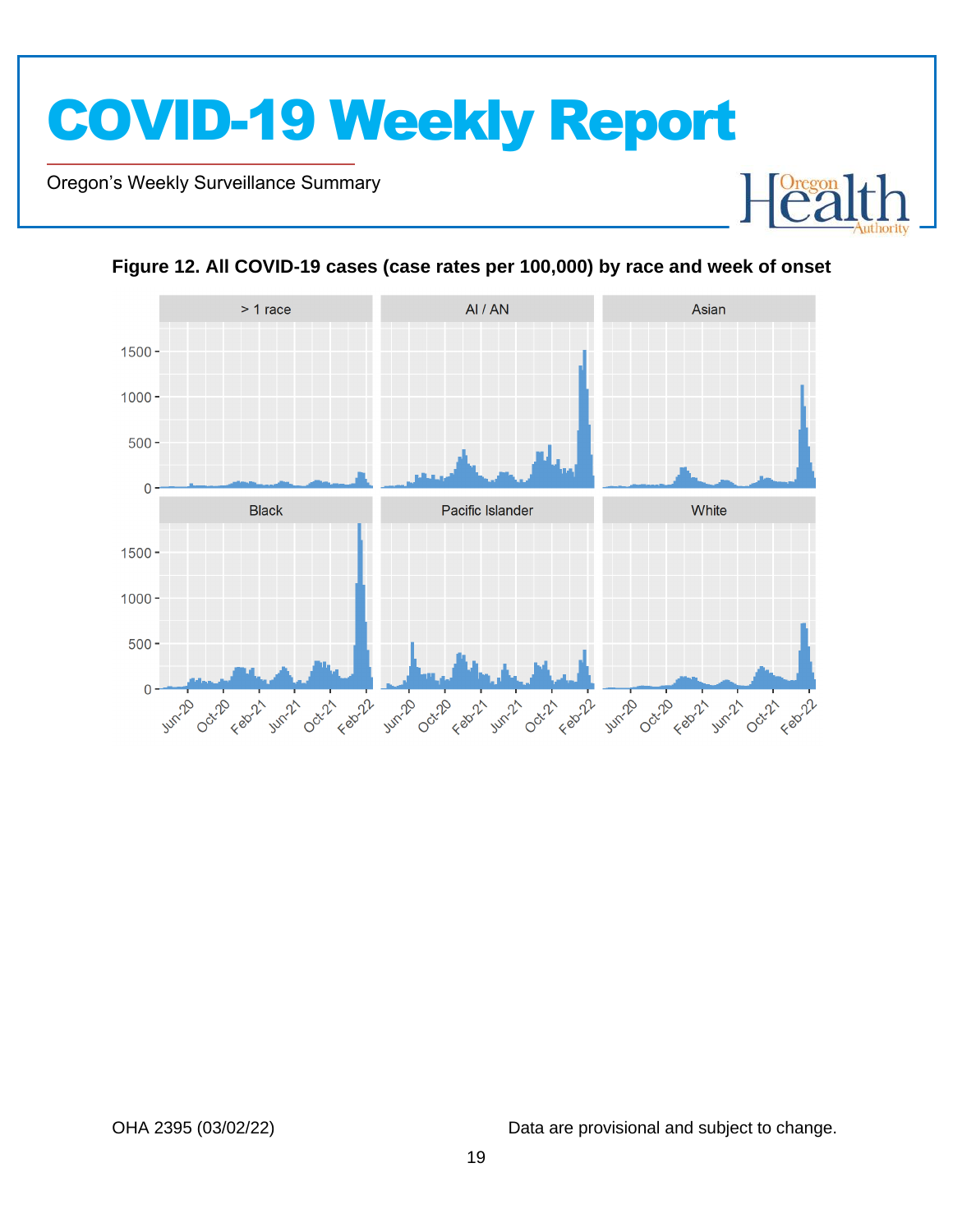Oregon's Weekly Surveillance Summary

## **Ethnicity**

Novel Coronavirus (COVID-19)

### **Table 4. Severity and rates of COVID-19 by ethnicity**

| <b>Ethnicity</b>       | <b>Cases</b> | % of total<br>cases | Cases per<br>100,000 | Hospitalized | % Hospitalized | <b>Deaths</b> | Case<br>fatality rate |
|------------------------|--------------|---------------------|----------------------|--------------|----------------|---------------|-----------------------|
| Hispanic               | 95,410       | 13.7                | 17,195.7             | 3,224        | 3.4            | 390           | 0.4                   |
| <b>Not</b><br>Hispanic | 341,533      | 49.2                | 9,197.8              | 17,375       | 5.1            | 3,979         | 1.2                   |
| Unknown                | 256,967      | 37.0                |                      | 6,963        | 2.7            | 2,252         | 0.9                   |
| Total                  | 693,910      | 100.0               | 16,258.2             | 27,562       | 4.0            | 6,621         | 1.0                   |

- 1. Rates are calculated using population estimates from the 2020 Annual Population Report from Portland State University's College of Urban & Public Affairs Population Research Center and 2019 housing and demographic data from the U.S. Census Bureau's American Community Survey (ACS).
- 2. Additional data are available at https://public.tableau.com/app/profile/oregon.health.authority.covid.19/viz/Oregon COVID-19CaseDemographicsandDiseaseSeverityStatewide/DemographicDataHosp?pu blish=yes; and https://public.tableau.com/app/profile/oregon.health.authority.covid.19/viz/Oregon COVID-19CaseDemographicsandDiseaseSeverityStatewide/SeverityTrends.

OHA 2395 (03/02/22) Data are provisional and subject to change.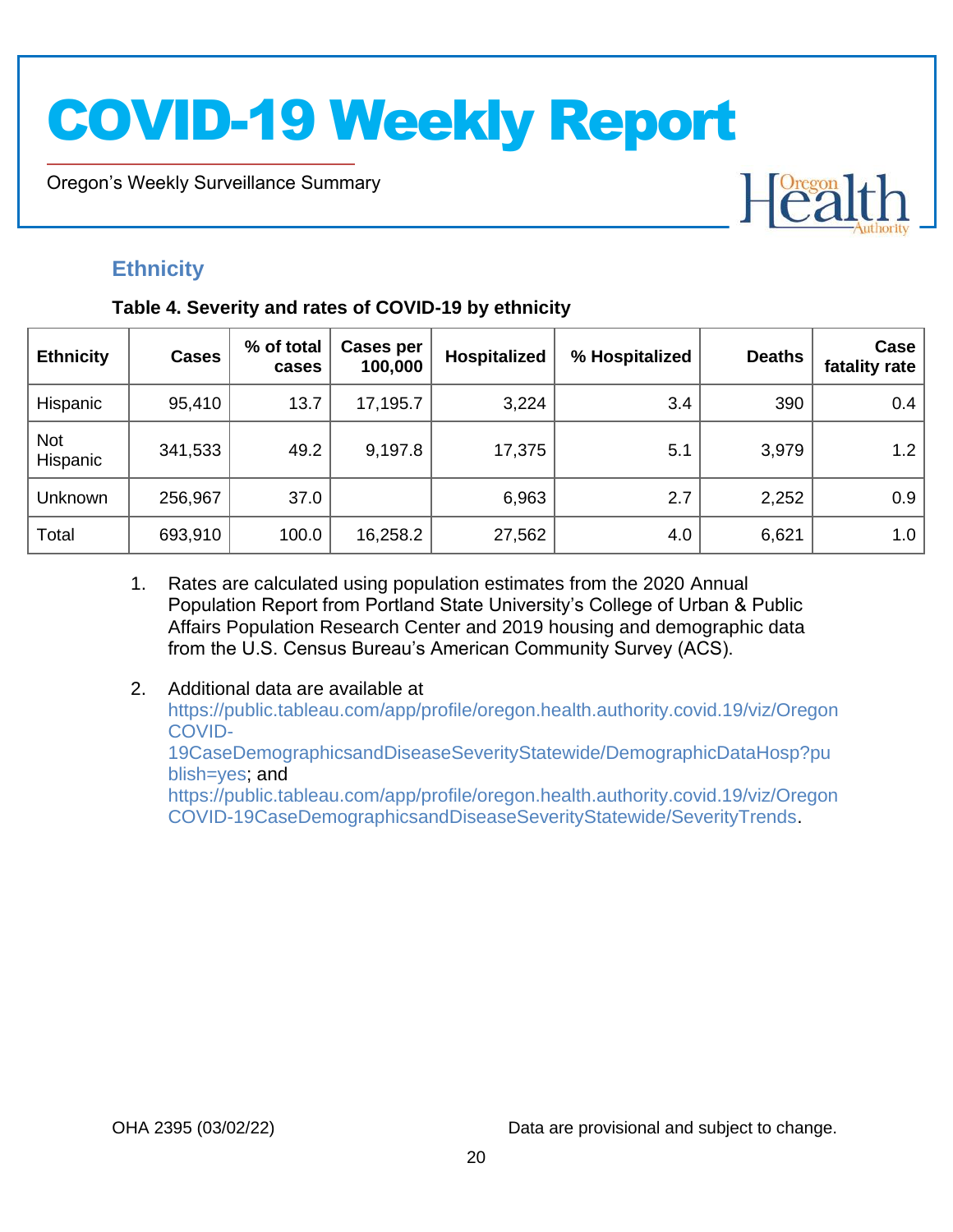

Oregon's Weekly Surveillance Summary

Novel Coronavirus (COVID-19)





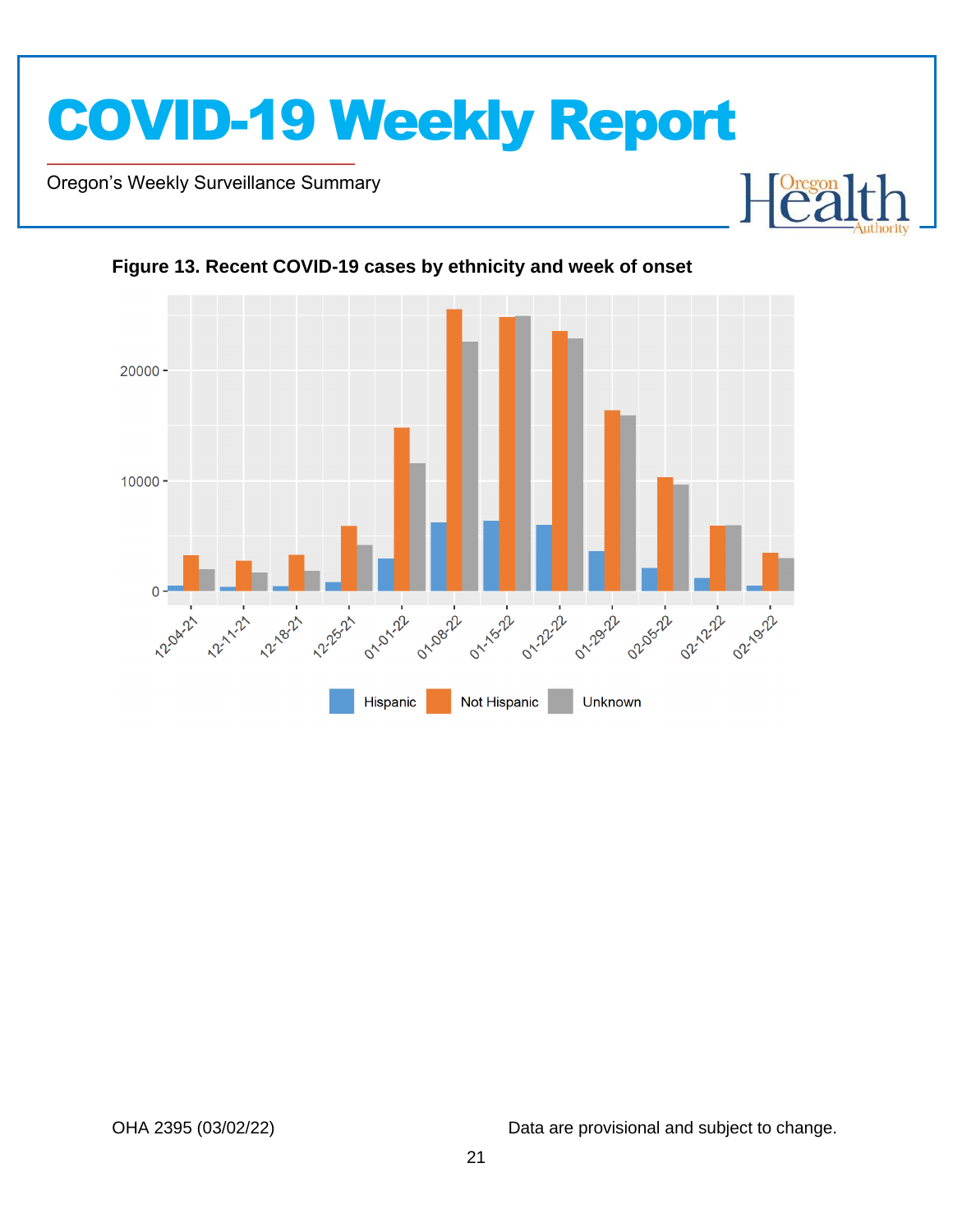Oregon's Weekly Surveillance Summary

Novel Coronavirus (COVID-19)





### **Figure 14. All COVID-19 cases (counts) by ethnicity and week of onset**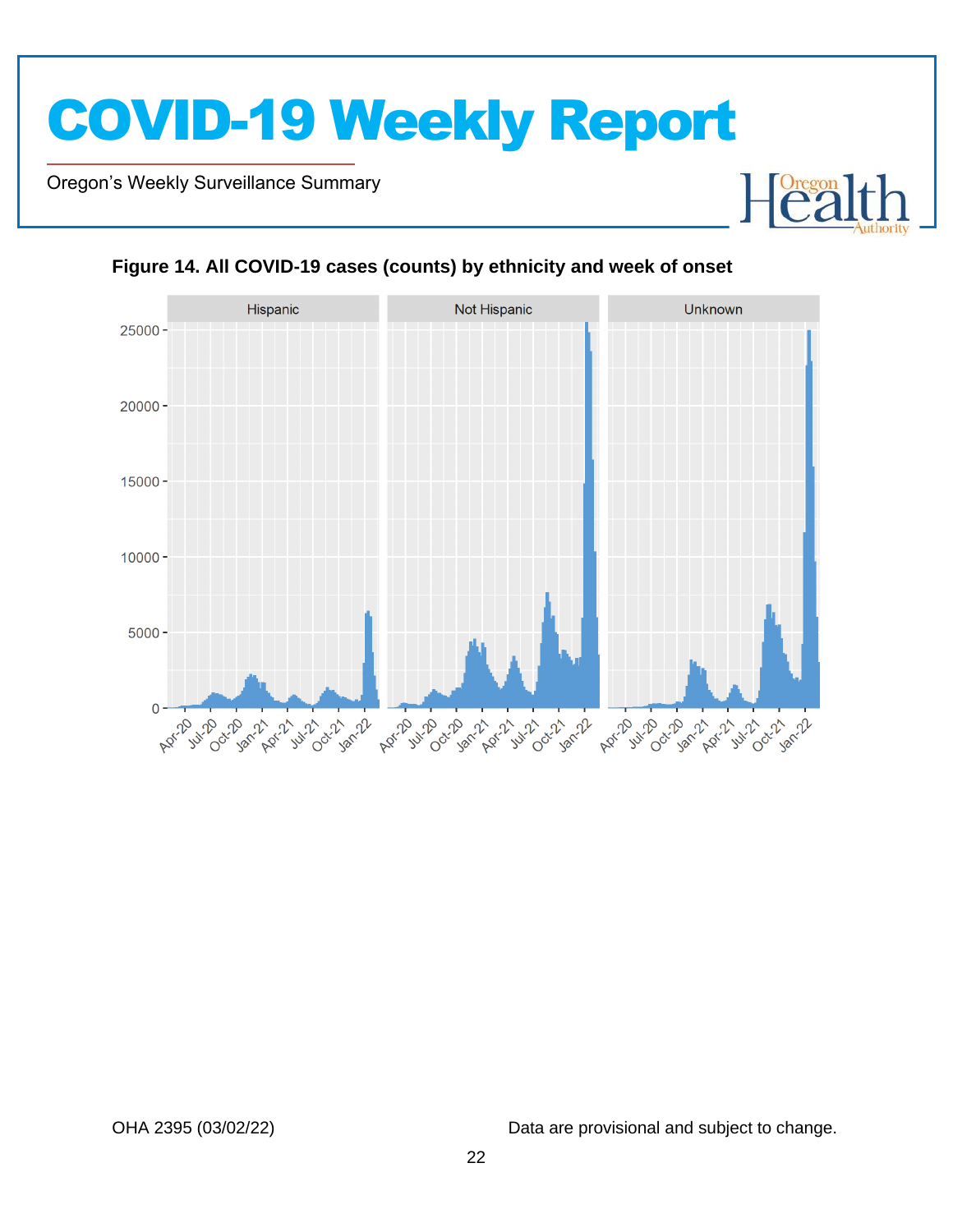

Oregon's Weekly Surveillance Summary

Novel Coronavirus (COVID-19)



### **Figure 15. All COVID-19 cases (case rates per 100,000) by ethnicity and week of onset**

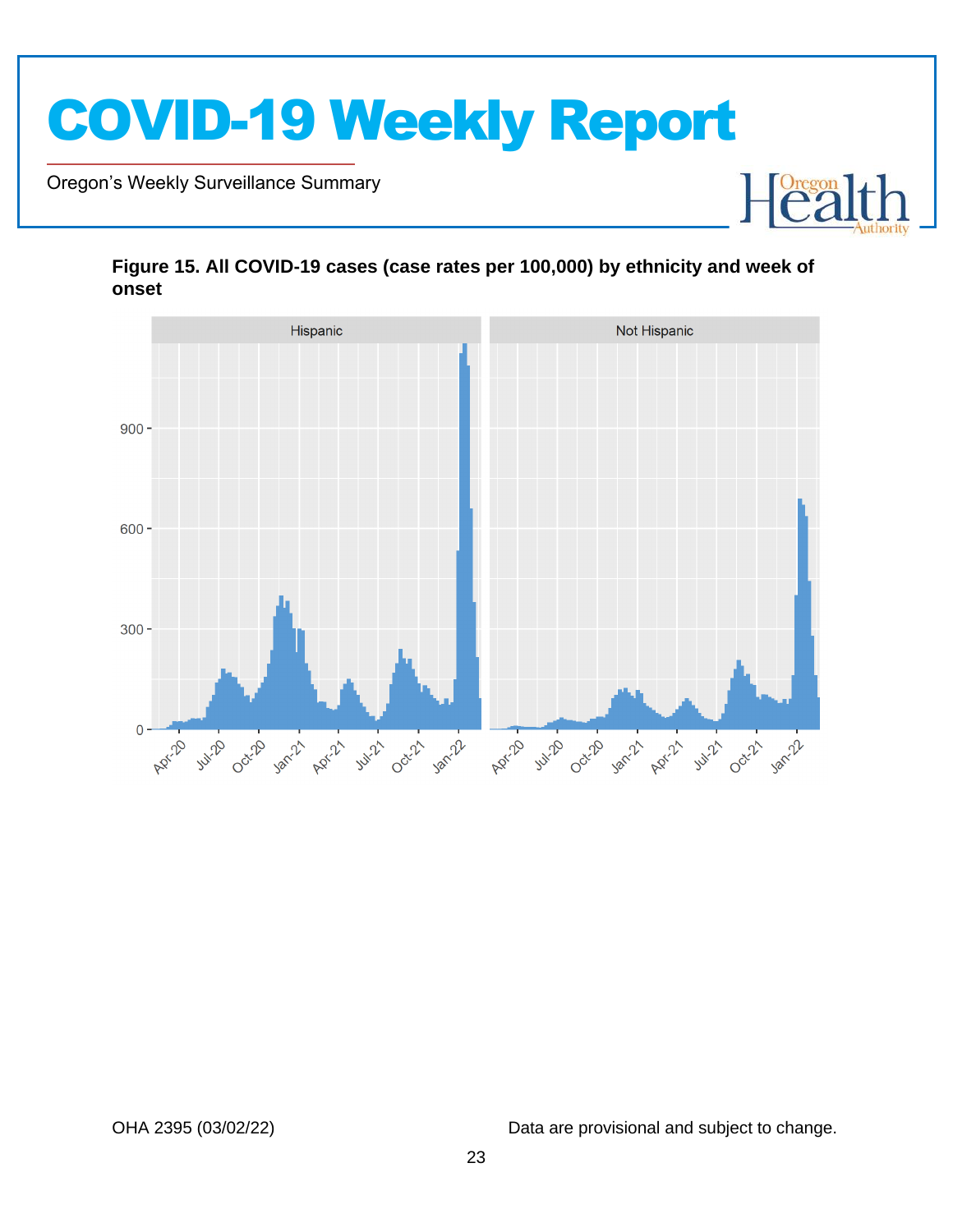Oregon's Weekly Surveillance Summary



### **Age-adjustment**

Novel Coronavirus (COVID-19)

Tables 5 and 6 show the ratio of age-adjusted rates of COVID-19 for cases, hospitalizations, and deaths by race and ethnicity. Each table compares the rates of cases, hospitalizations, and deaths between each group and a reference group and accounts for differences in population distributions in each group.

### **Table 5. Ratio of age-adjusted rates for cases, hospitalizations, and deaths by race**

Age-adjusted rate ratios of cases, hospitalizations, and deaths, compared to white persons.

| Race                                       | <b>Cases</b> | <b>Hospitalizations</b> | <b>Deaths</b> |
|--------------------------------------------|--------------|-------------------------|---------------|
| $> 1$ race                                 | 0.4          | 0.7                     | 0.9           |
| American<br>Indian/Alaska<br><b>Native</b> | 2.1          | 2.7                     | 2.8           |
| Asian                                      | 0.9          | 0.9                     | 0.8           |
| <b>Black</b>                               | 1.8          | 2.9                     | 2.1           |
| Pacific Islander                           | 1.5          | 4.3                     | 4.3           |
| White                                      | 1.0          | 1.0                     | 1.0           |

- 1. During the case investigation, people are asked to self-report their race, ethnicity, tribal affiliation, country of origin, or ancestry.
- 2. U.S. Census Bureau; American Community Survey, 2019 American Community Survey 5-Year Estimates.
- 3. Persons for which race information was not available were not included in these estimates. The number of persons with race data unavailable can be found in Table 3.
- 4. Additional data are available at https://www.oregon.gov/oha/covid19/Documents/DataReports/Age-Adjusted-Report-02-17-2022.pdf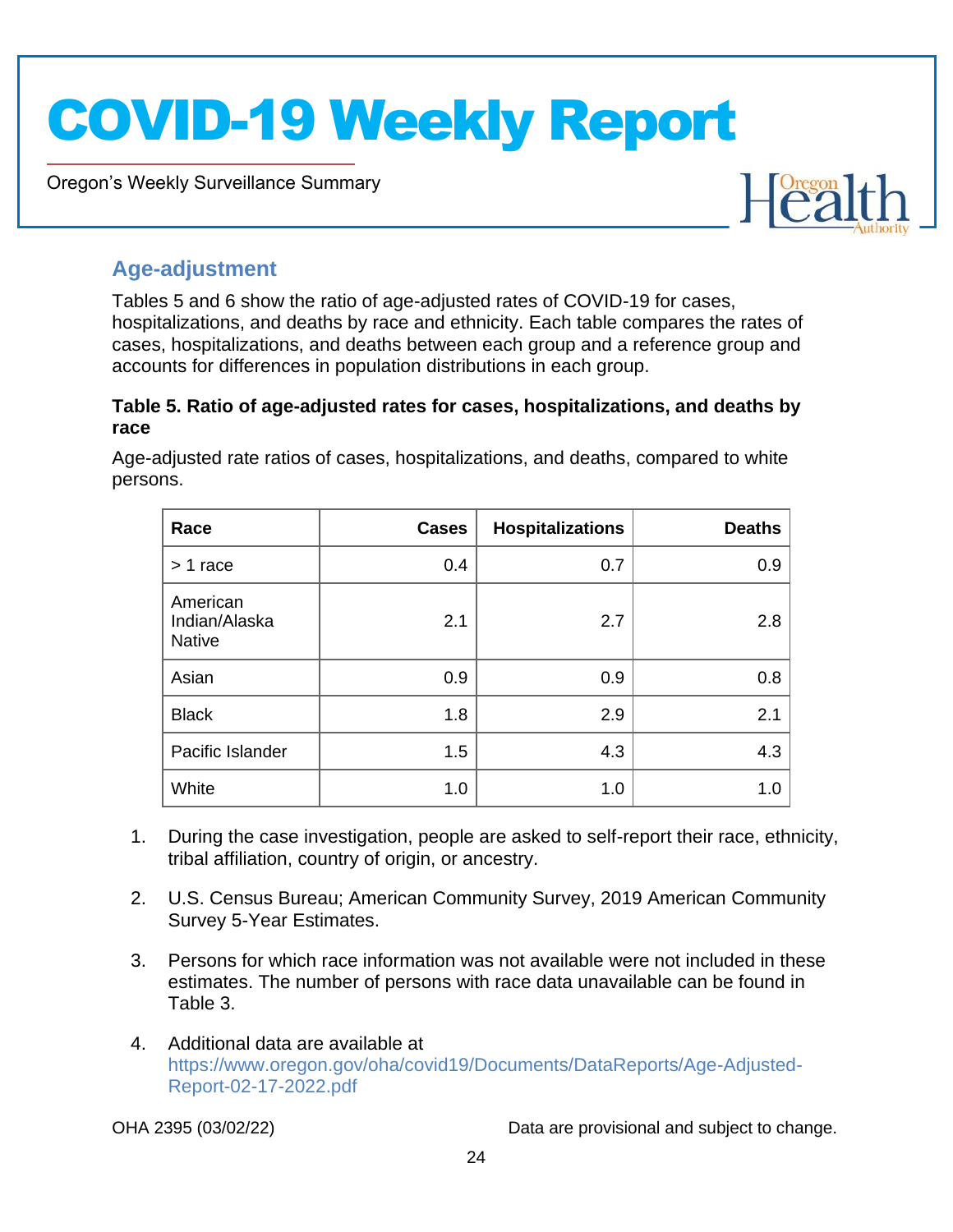Oregon's Weekly Surveillance Summary

Novel Coronavirus (COVID-19)



### **Table 6. Ratio of age-adjusted rates for cases, hospitalizations, and deaths by ethnicity**

Age-adjusted rate ratios of cases, hospitalizations, and deaths, compared to non-Hispanic.

| <b>Ethnicity</b> | <b>Cases</b> | <b>Hospitalizations</b> | <b>Deaths</b> |
|------------------|--------------|-------------------------|---------------|
| Hispanic         | 1.6          | ົດ.                     |               |
| Non-Hispanic     |              |                         |               |

- 1. During the case investigation, people are asked to self-report their race, ethnicity, tribal affiliation, country of origin, or ancestry.
- 2. U.S. Census Bureau; American Community Survey, 2019 American Community Survey 5-Year Estimates.
- 3. Persons for which ethnicity information was not available were not included in these estimates. The number of persons with ethnicity data unavailable can be found in Table 4.
- 4. Additional data are available at https://www.oregon.gov/oha/covid19/Documents/DataReports/Age-Adjusted-Report-02-17-2022.pdf

## **People with Intellectual and Developmental Disabilities**

As of January 9, 2022 OHA is aware of 2,397 people with intellectual or developmental disabilities who have had COVID-19 to date. This includes individuals who live in congregate settings and in family or individual homes. To date, there are 49 deaths among people with intellectual or developmental disabilities. This number is from conducting a match between the ODHS Office of Developmental Disabilities Services client list and the Oregon COVID-19 case database. OHA will update this number on a quarterly basis.

Additional information about the ODDS program and COVID-19 can be found here: https://www.oregon.gov/dhs/SENIORS-